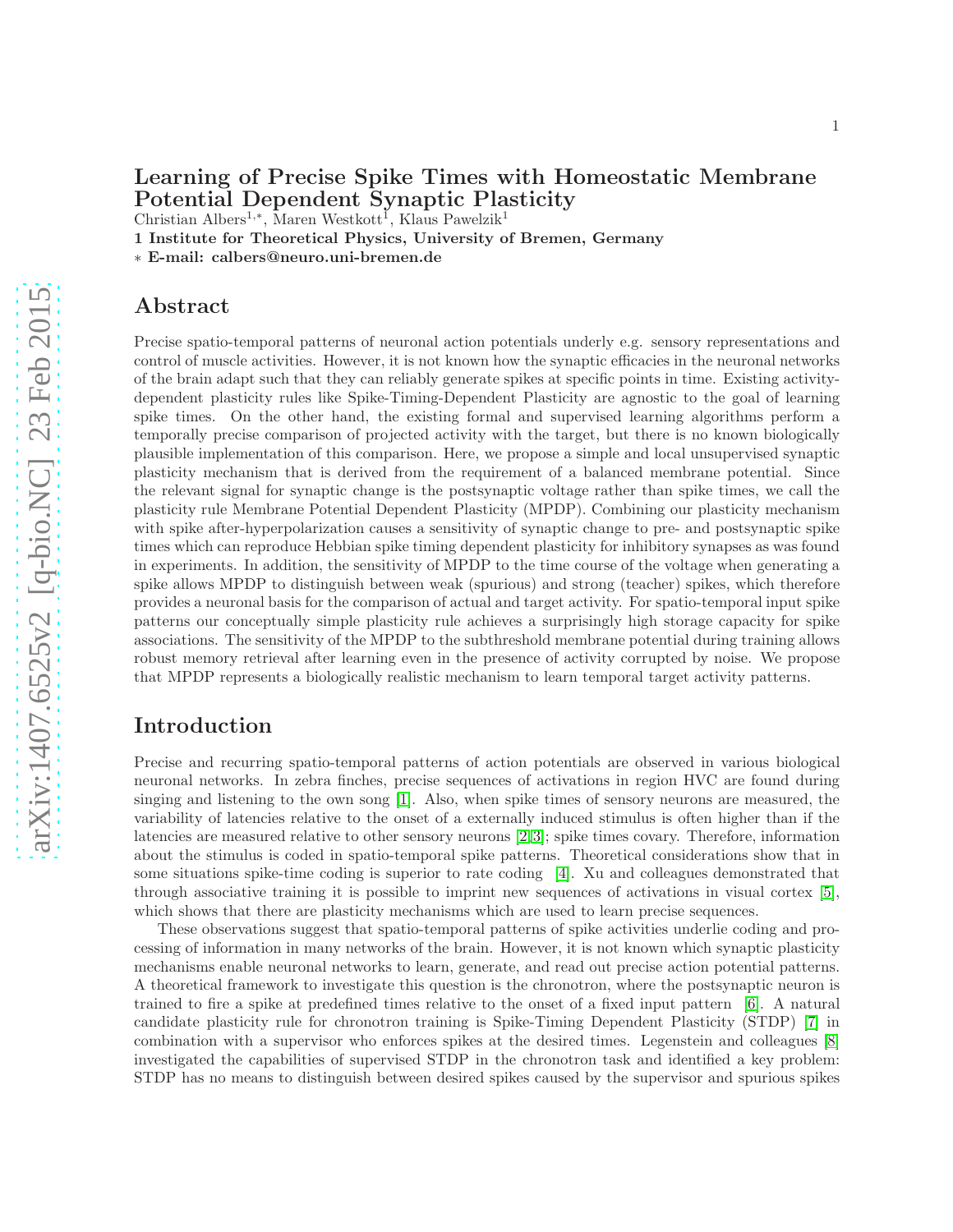resulting from the neuronal dynamics. As a result every spike gets reinforced, and plasticity does not terminate when the correct output is achieved, which eventually unlearns the desired synaptic state. The failings of STDP hint at the requirements of a working learning algorithm. Information about the type of a spike (desired or spurious) has to be available to each synapse, where it modulates spike time based synaptic plasticity. Synapses evoking undesired spikes should be weakened, synapses that contribute to desired spikes should be strengthened, but only until the self-generated output activity matches the desired one. Plasticity should cease if the output neurons generate the desired spikes without supervisor intervention. In other words, at the core of a learning algorithm has to be a comparison of actual and target activity, and synaptic changes have to be computed based on the difference between the two.

In recent years, a number of supervised learning rules have been proposed to train to fire temporally precise output spikes in response to recurring spatio-temporal input patterns [\[6,](#page-19-5)[9,](#page-19-8)[10\]](#page-19-9). They compare the target spike train to the self-generated (actual) output and devise synaptic changes to transform the latter into the former. However, because spikes are discrete events in time that influence the future dynamics of the neuron, the comparison is necessarily non-local in time, which might be difficult to implement for a biological neuron and synapse. Another group of algorithms performs a comparison of actual and target firing rate instead of spike times [\[11](#page-19-10)[–14\]](#page-19-11). Because they work with the instaneous firing rate, they do not rely on sampling of discrete spikes and therefore the comparison is local in time. It is interesting to note that these learning algorithms are implicitely sensitive to the current membrane potential, of which the firing rate is a monotonous function. However, two important questions remain unanswered: How is the desired activity communicated to a biological neuron and how does the synapse compute the difference?

In this study, we investigate the learning capabilities of a plasticity rule which relies only on postsynaptic membrane potential and presynaptic spikes as signals. To distinguish it from spike times based rules, we call it Membrane Potential Dependent Plasticity (MPDP). We derive MPDP from a homeostatic requirement on the voltage and show that in combination with spike after-hyperpolarisation (SAHP) it is compatible with experimentally observed STDP of inhibitory synapses [\[15\]](#page-19-12). Despite its Anti-Hebbian nature, MPDP combined with SAHP can be used to train a neuron to generate desired temporally structured spiking output in an associative manner. During learning, the supervisor or teacher induces spikes at the desired times by a strong input. Because of the differences in the time course of the voltage, a synapse can sense the difference between spurious spikes caused by weak inputs and teacher spikes caused by strong inputs. As a consequence, weight changes are matched to the respective spike type. Therefore, our learning algorithm provides a biologically plausible answer for the open question presented above. Additionally, the sensitivity of MPDP to subthreshold voltage leads to a noise-tolerant network after training with noise free examples. For a quantitative analysis, we simplify the neuron model and apply our learning mechanism to train a Chronotron [\[6\]](#page-19-5). We find that the attainable memory capacity is comparable to that of a range of existing learning rules [\[6,](#page-19-5)[10,](#page-19-9)[11\]](#page-19-10), however the noise tolerance after training is superior in networks trained with MPDP in comparison to those trained with the other learning algorithms.

# Materials and Methods

In this section, we present the models used. We start with the simpler leaky integrate-and-fire neuron model (LIF neuron) and use it to derive the MPDP rule. We then show how MPDP can be applied to a more realistic conductance based integrate-and-fire neuron. Next, we describe the Chronotron setup we use for quantitatively assessing the memory capacity of MPDP. Last, we provide the definitions of the learning algorithms we used to compare MPDP with.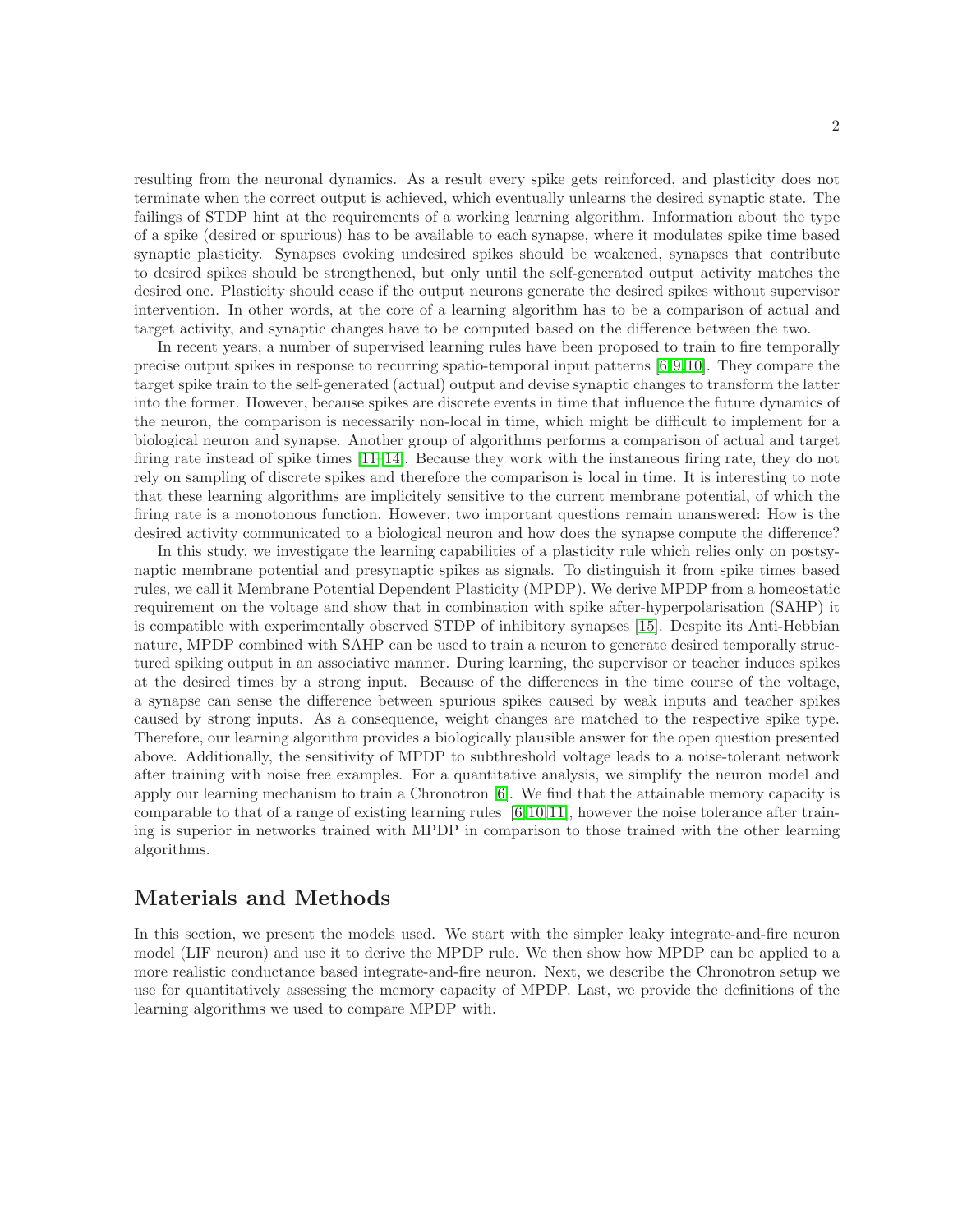## The LIF neuron and derivation of MPDP

We investigated plasticity processes in a simple single-layered feed-forward network with  $N$  (presynaptic) input neurons and one (postsynaptic) output neuron (see Fig. [1](#page-9-0) A). For the input population we stochastically generate spatio-temporal spike patterns which are kept fixed throughout training (frozen noise). We denote the time of the k-th spike of presynaptic neuron with index i as  $t_i^k$ .

The postsynaptic neuron is modelled as a LIF neuron. The evolution of the voltage  $V(t)$  over time is given by

<span id="page-2-0"></span>
$$
\tau_m \dot{V} = -V + I_{syn} + I_{ext} \tag{1}
$$

 $I_{syn}$  and  $I_{ext}$  are synaptic and external currents, respectively, and  $\tau_m$  is the membrane time constant of the neuron. If the voltage reaches the firing threshold  $V_{thr}$  at time  $t_{post}$ , the neuron generates a spike and undergoes immediate reset to the reset potential  $V_{reset} < 0$ . In the absence of any input currents, the neuron relaxes to an equilibrium potential of  $V_{eq} = 0$ . Synaptic currents are given by

$$
\tau_s \dot{I}_{syn} = -I_{syn} + \sum_i w_i \sum_k \delta\left(t - t_i^k\right) \,. \tag{2}
$$

 $\tau_s$  is the decay time constant of synaptic currents and  $w_i$  is the synaptic weight of presynaptic neuron i. For ease of derivation of MPDP, we reformulated the LIF model. Because of the linearity of Eq. [1,](#page-2-0) we can write the voltage as the sum of kernels for postsynaptic potentials (PSPs)  $\varepsilon(s)$  and resets  $R(s)$ :

$$
V(t) = \sum_{i} w_i \sum_{k} \varepsilon(t - t_k^i) + \sum_{t_{post}} R(t - t_{post}) + \int_{0}^{\infty} \kappa(t - s) I_{ext}(s) ds . \tag{3}
$$

 $\kappa = \exp(-(t-s)/\tau_m)$  is the passive response kernel by which external currents are filtered. The other kernels are

$$
\varepsilon(s) = \Theta(s) \frac{1}{\tau_m - \tau_s} \left( \exp(-s/\tau_m) - \exp(-s/\tau_s) \right)
$$
  
\n
$$
R(s) = \Theta(s) (V_{reset} - V_{thr}) \exp(-s/\tau_m) .
$$
\n(4)

 $\Theta(s)$  is the Heaviside step function. This formulation is also known as the simple Spike Response Model  $(SRM_0, [16])$  $(SRM_0, [16])$  $(SRM_0, [16])$ .

We next derive the plasticity rule from the naive demand of a balanced membrane potential: The neuron should not be hyperpolarized nor too strongly depolarized. This is a sensible demand for the dynamics of a neuronal network, because it holds the neurons at sensitive working points and also keeps metabolic costs down. For the formalization of the objective, we introduce an error function which assigns a value to the current voltage:

<span id="page-2-1"></span>
$$
2E(t) = \gamma ([V(t) - \vartheta_D]_+)^2 + ([\vartheta_P - V(t)]_+)^2 , \qquad (5)
$$

where  $\vartheta_{D,P}$  are thresholds for plasticity, and  $\gamma$  is a factor that scales synaptic long-term depression (LTD) and long-term potentiation (LTP) relative to each other. Whenever  $V(t) > \vartheta_D$  or  $V(t) < \vartheta_P$ , the error function is greater than zero. Therefore, to minimize the error, the voltage must stay between both thresholds. In this study, we choose  $\vartheta_P = V_{eq}$ .  $\vartheta_D$  is set between the firing threshold and  $V_{eq}$ . From the error function, a weight change rule can be obtained by computing the partial derivative of  $E(t)$  with respect to weight  $w_i$ :

$$
\frac{\partial E(t)}{\partial w_i} = \gamma \left[ V(t) - \vartheta_D \right]_+ \frac{\partial V(t)}{\partial w_i} - \left[ \vartheta_P - V(t) \right]_+ \frac{\partial V(t)}{\partial w_i}
$$
  
= \left( \gamma \left[ V(t) - \vartheta\_D \right]\_+ - \left[ \vartheta\_P - V(t) \right]\_+ \right) \sum\_k \varepsilon \left( t - t\_i^k \right) . \tag{6}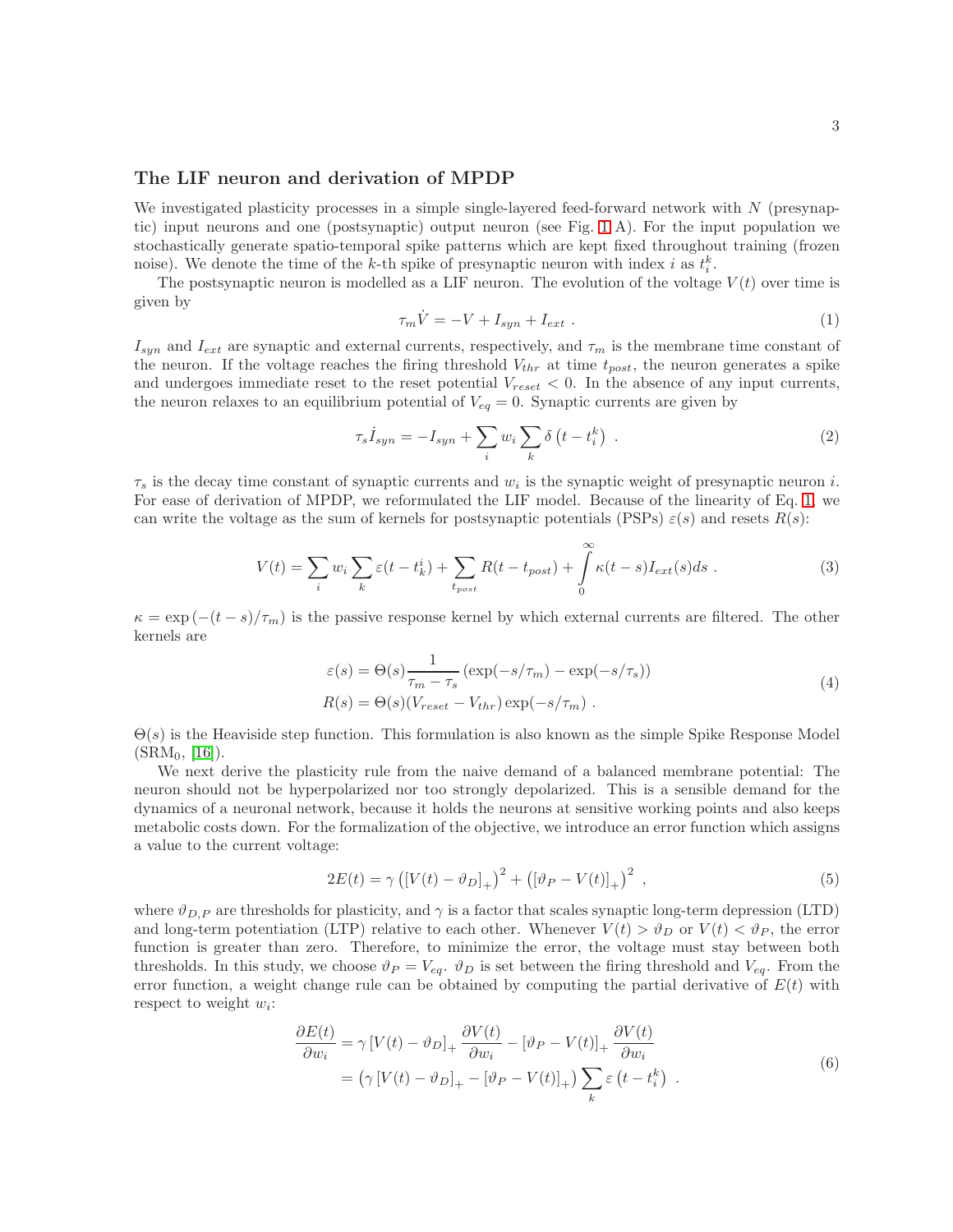The MPDP rule then reads

<span id="page-3-0"></span>
$$
\dot{w}_i = -\eta \frac{\partial E(t)}{\partial w_i} = \eta \left( -\gamma \left[ V(t) - \vartheta_D \right]_+ + \left[ \vartheta_P - V(t) \right]_+ \right) \sum_k \varepsilon \left( t - t_i^k \right) \ . \tag{7}
$$

 $\eta$  is the learning rate. The weights change along the gradient of the error function, i.e. MPDP is a gradient descent rule that minimizes the error resulting from a given input pattern.

#### The conductance based LIF neuron

The simple model above suffers from the fact MPDP is agnostic to the type of synapse. In principle, MPDP can turn excitatory synapses into inhibitory ones by changing the sign of any weight  $w_i$ . Since this is a violation of Dale's law, we present a more biologically realistic scenario involving MPDP. We split the presynaptic population into  $N_e$  excitatory and  $N_i$  inhibitory neurons. The postsynaptic neuron is modelled as a conductance based LIF neuron governed by

$$
C_m \frac{\mathrm{d}V}{\mathrm{d}t} = -g_L(V - V_L) - (g_s + g_f)(V - V_h) - g_{ex}(V - V_{ex}) - g_{in}(V - Vin) , \qquad (8)
$$

where V denotes the membrane potential,  $C_m$  the membrane capacitance,  $V_L$  the resting potential,  $g_L$  the leak conductance,  $V_i$  and  $V_{ex}$  the reversal potential of inhibition and excitation, respectively and  $g_{in}$  and  $g_{ex}$  their respective conductances. The spike after-hyperpolarisation is modeled to be biphasic consisting of a fast and a slow part, described by conductances  $g_f$  and  $g_s$  that keep the membrane potential close to the hyperpolarisation potential  $V<sub>h</sub>$ . When the membrane potential surpasses the spiking threshhold  $V<sub>thr</sub>$ at time  $t_{post}$ , a spike is registered and the membrane potential is reset to  $V_{reset} = V_h$ . All conductances are modeled as step and decay functions. The reset conductances are given by

$$
\tau_{f,s}\dot{g}_{f,s} = -g_{f,s} + \Delta g_{f,s} \sum_{t_{post}} \delta\left(t - t_{post}\right) , \qquad (9)
$$

where  $\Delta g_{f,s}$  is the increase of the fast and slow conductance at the time of each postsynaptic spike, respectively. They decay back with time constants  $\tau_f < \tau_s$ . The input conductances  $g_{ex}$  and  $g_{in}$  are step and decay functions as well, that are increased by  $w_i$  when presynaptic neuron i spikes and decay with time constant  $\tau_s$ .  $w_i$  denotes the strength of synapse *i*.

In this model, we employ MPDP as defined by Eq. [7](#page-3-0) with the following restrictions:

- Technically, there is no fixed PSP kernel for the conductance based model, since the amplitude of a single PSP depends on the current voltage. Still, we use the same rule by keeping track of "virtual PSPs" for each synapse that do not affect the neuronal dynamics.
- MPDP affects only inhibitory synapses. Excitatory ones are kept fixed.
- Because inhibitory synapses have negative impact on the neuron, we exchange LTP and LTD in the MPDP rule to account for that. Formally, we introduce thresholds  $\vartheta_D^I$  and  $\vartheta_P^I$ .

 $\vartheta_D^I$  lies below the equilibrium potential  $V_L$ , and an inhibitory synapse depresses whenever it is active and  $V(t) < \vartheta_D^I$ . Similarly, when  $V(t) > \vartheta_P^I$ , any active inhibitory synapse gets potentiated. Note that the qualitative effect on the membrane potential remains unchanged to the example in Fig. [1](#page-9-0) B.

### Evaluation of memory capacity

The memory capacity of a typical neuronal network in a given task crucially depends on the learning rules applied (for an example in spiking networks see [\[6\]](#page-19-5)). Recently, it was shown that the maximal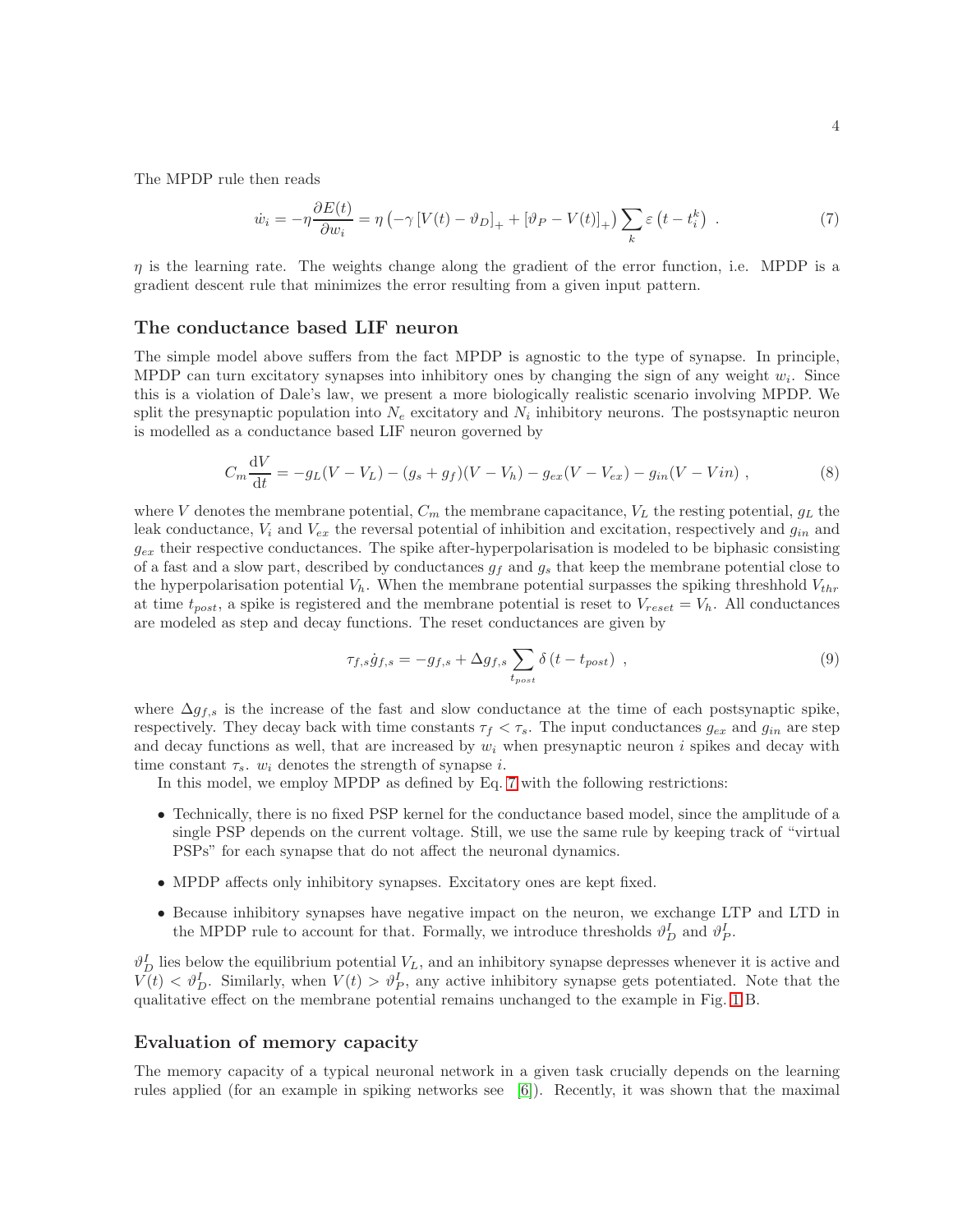number of spiking input-output associations learnable by a postsynaptic neuron lies in the range of 0.1 to 0.3 per presynaptic input neuron [\[10\]](#page-19-9). The exact number mostly depends on the shape of the PSP (determined by  $\tau_m$  and  $\tau_s$ ) and to a lesser extent on average pre- and postsynaptic firing rates. Here, we evaluate the memory capacity attainable with MPDP and compare it with ReSuMe [\[11\]](#page-19-10), E-Learning [\[6\]](#page-19-5) and FP-Learning [\[10\]](#page-19-9), with the latter learning rule being optimal in terms of memory capacity. For ease of comparison, we adapt the Chronotron setting introduced by Florian [\[6\]](#page-19-5), use the simple neuron model of the LIF neuron and let synapses change their sign. The definitions of patterns, associations and memory capacity is similar to the ones used in Tempotron and Perceptron training [\[17,](#page-19-14) [18\]](#page-19-15). We provide a short description of ReSuMe, E-Learning and FP-Learning below.

#### Chronotron setting

The goal of the Chronotron is to imprint input-output associations into the weights. One input pattern consists of spatio-temporal spiking activity of the N input neurons with duration  $T = 200ms$ . In each pattern, each input neuron spikes exactly once, with spike times  $t_i^{\mu}$  drawn i.i.d. from the interval  $[0, T]$ .  $\mu \in 1, \ldots, P$  indexes the patterns. For each input pattern we draw one desired output spike time  $t_d^{\mu}$ i.i.d. from the interval  $[\Delta_{edge}, T - \Delta_{edge}],$  with  $\Delta_{edge} = 20ms$ . We reduce the length of the output interval to ensure that each output spike in principle can be generated by the input. If the desired output spike time is too early there might be no input spikes earlier than  $t_d$ , which makes it impossible for the postsynaptic neuron to generate the desired output. After all P patterns have been generated, we keep them fixed for the duration of network training and recall testing. Training is organized in learning trials and learning blocks. A learning trial in MPDP consists of the presentation of one of the input patterns and concurrent induction of a teacher spike at time  $t_d^{\mu}$  by injection of a supratheshold delta-pulse current by the supervisor. In all other learning rules, the supervisor passively observes the output activity and changes weights afterwards based on the actual output. A learning block consists of P learning trials, with each of the different input patterns presented exactly once in randomized order. After each learning trial, synaptic weights are updated. After each learning block, we present the input patterns again to test the recall quality. Supervisor intervention and synaptic plasticity are switched off for recall trials.

#### Computing the capacity

We test the capacity of each learning rule (MPDP, ReSuMe, E-Learning and FP-Learning) by training networks of different sizes,  $N \in \{200, 500, 1000, 2000\}$ . Because we assume that the number of patterns or input-output associations that can be learned scales with  $N$  [\[6,](#page-19-5)[10\]](#page-19-9), we introduce the load parameter  $\alpha$ with  $P = \alpha N$ . We pick discrete  $\alpha \in [0.01, 0.3]$ . For each combination of  $\alpha$  and N, we generate 50 different realizations of  $P$  patterns and  $N$  initial weights, which are drawn from a gaussian distribution with mean and standard deviation  $T \cdot 30mV/N$ . For a non-spiking neuron (i.e. Eq. [1](#page-2-0) with  $V_{thr} \gg 1$ ) this would result in an average membrane potential of  $30mV$  before learning. As a result initially the postsynaptic neuron fires several spurious spikes. This way we test the ability of a learning rule to extinguish them.

After each learning block, the recall is tested. Recall is counted as a success if the postsynaptic neuron fires exactly one output spike in a window of length  $4ms$  centered around  $t_d^{\mu}$ , and no additional spike at any time. We define success loosely, because MPDP and FP-Learning do not converge onto generating the output spike exactly at  $t_d^{\mu}$ .

We train each network for a fixed number of learning blocks (10000 in the case of MPDP, 20000 for the others). Because we evaluate recall after each learning block, we can check whether the system has converged. We define capacity as the "critical load"  $\alpha_{90}$ , where on average 90 % of the spikes are recalled after training. To approximate it, we plot the fraction of patterns correctly learned as a function of the load α. The critical load is defined as the point where a horizontal line at 90 % correct recall meets the graph.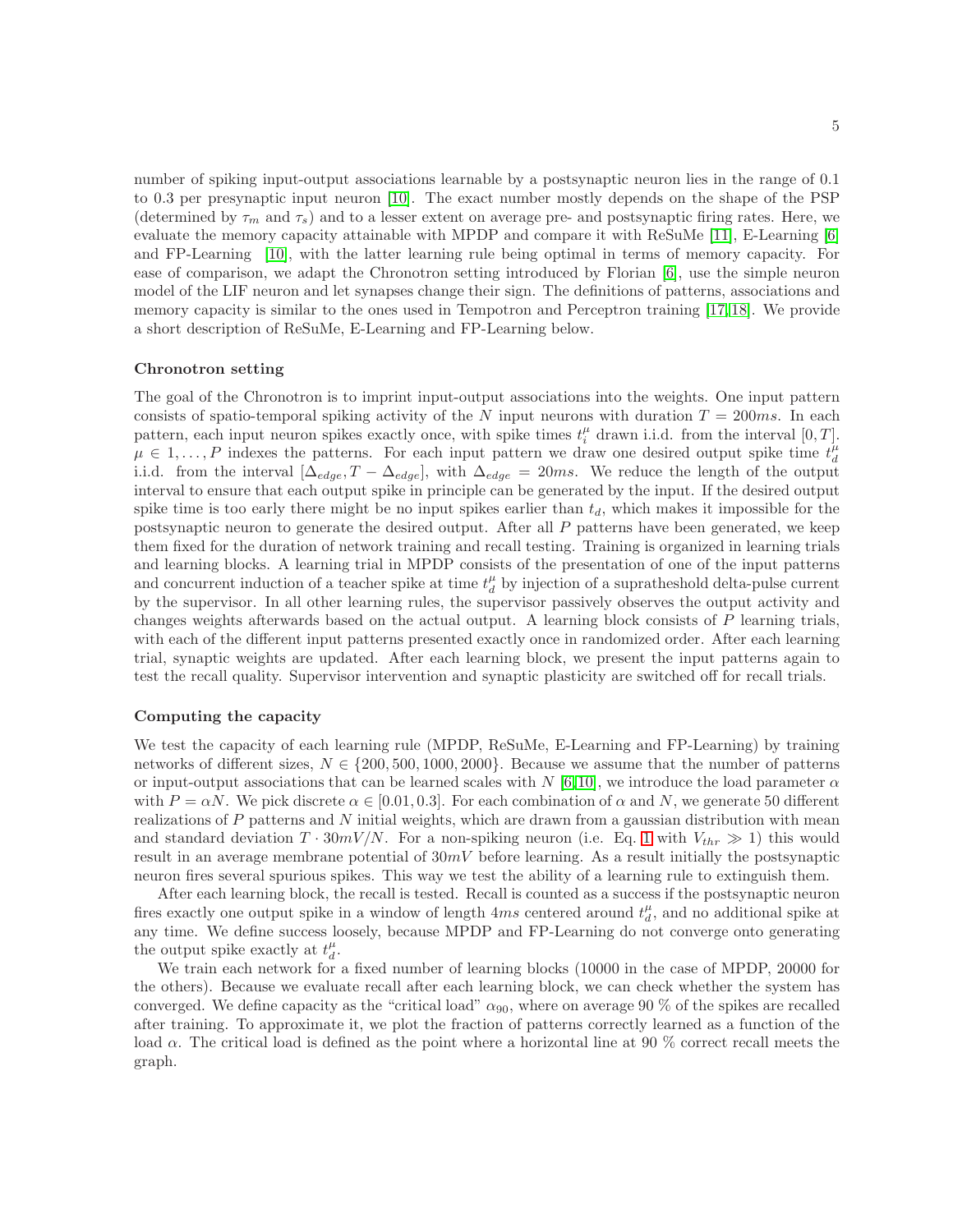#### Testing noise tolerance

The threshold for LTD,  $\vartheta_D$ , is not only a way to impose homeostasis on the synaptic weights. It is also a safeguard against spurious spikes that could be caused by fluctuations in the input or membrane potential. The reason is that after convergence of weight changes for known input patterns the voltage mostly stays below  $\vartheta_D$  for all non spike times due to the repulsion of the membrane potential away from threshold. This leaves room for the voltage to fluctuate without causing spurious spikes.

We apply noise in two conditions. First we want to know if a trained network is able to recall the learned input-output associations in the presence of noise, i.e. we train the network first and apply noise only during the recall trials. Second we test if a learning rule can be used to train the network in the presence of noise. In this condition, we test recall noise free.

We induce noise in two different ways. One way is to add a stochastic external current

$$
I_{ext}(t) = \frac{\sigma_{input}}{\sqrt{\tau_m}} \eta(t) \tag{10}
$$

 $\eta(t)$  is a gaussian white noise process with zero mean and unit variance. The factor makes sure that the actual noise on the membrane potential has standard deviation  $\sigma_{input}$ .

The other way is to jitter the input spike times. Instead of using presynaptic spike times  $t_i^{\mu}$ , we let the neurons spike at times

$$
\hat{t}_i^{\mu} = t_i^{\mu} + \mathcal{N}(0, \sigma_{jitter}) \tag{11}
$$

where  $\mathcal{N}(0,\sigma)$  is a random number drawn from a gaussian distribution with standard deviation  $\sigma$ .

If we apply noise only during recall, we use the weights after the final learning block and for each noise level  $\sigma_{input,jitter}$  we average the recall over 50 seperate noise realizations and all training realizations.

Although both procedures lead to random fluctuations of the membrane potential in each pattern presentation, they lead to different results. The reason is that by using jitter on the input spike times, the statistics of the weights impact on the actual amount of fluctuations of the voltage. This has noticable consequences for the different learning rules.

## Learning algorithms used for quantitative comparison

Our goal is a quantitative analysis of the memory capacity of MPDP in the Chronotron task. We feel this necessitates a comparison to other learning rules. We chose ReSuMe [\[11\]](#page-19-10), which is a prototypical learning rule for spiking output, E-Learning [\[6\]](#page-19-5) as a powerful extension, and FP-Learning [\[10\]](#page-19-9), which was shown to achieve optimal memory capacity in the task. Here, we provide a short description of all three rules.

#### The δ-rule and ReSuMe

The  $\delta$ -rule, also called the Widrow-Hoff-rule [\[18\]](#page-19-15), lies at the core of a whole class of learning rules used to teach a neuronal network some target activity pattern. Synaptic changes are driven by the difference of desired and actual output, weighted by the presynaptic activity:

$$
\Delta w(t) \propto f_{pre}(t) \left( f_{post}^{target}(t) - f_{post}^{actual}(t) \right) . \tag{12}
$$

We denote pre- and postsynaptic firing rate with  $f_{pre,post}$ . The target activity  $f_{post}^{target}(t)$  is some arbitrary time dependent firing rate. The actual self-generated activity  $f_{post}^{actual}(t)$  is given by the current input or voltage of the postsynaptic neuron (depending on the formulation), transformed by the input-output function  $g(h)$  of the neuron.

ReSuMe (short for Remote Supervised Method) is a supervised spike-based learning rule first proposed in 2005 [\[11\]](#page-19-10). It is derived from the Widrow-Hoff rule for rate-based neurons, applied to deterministic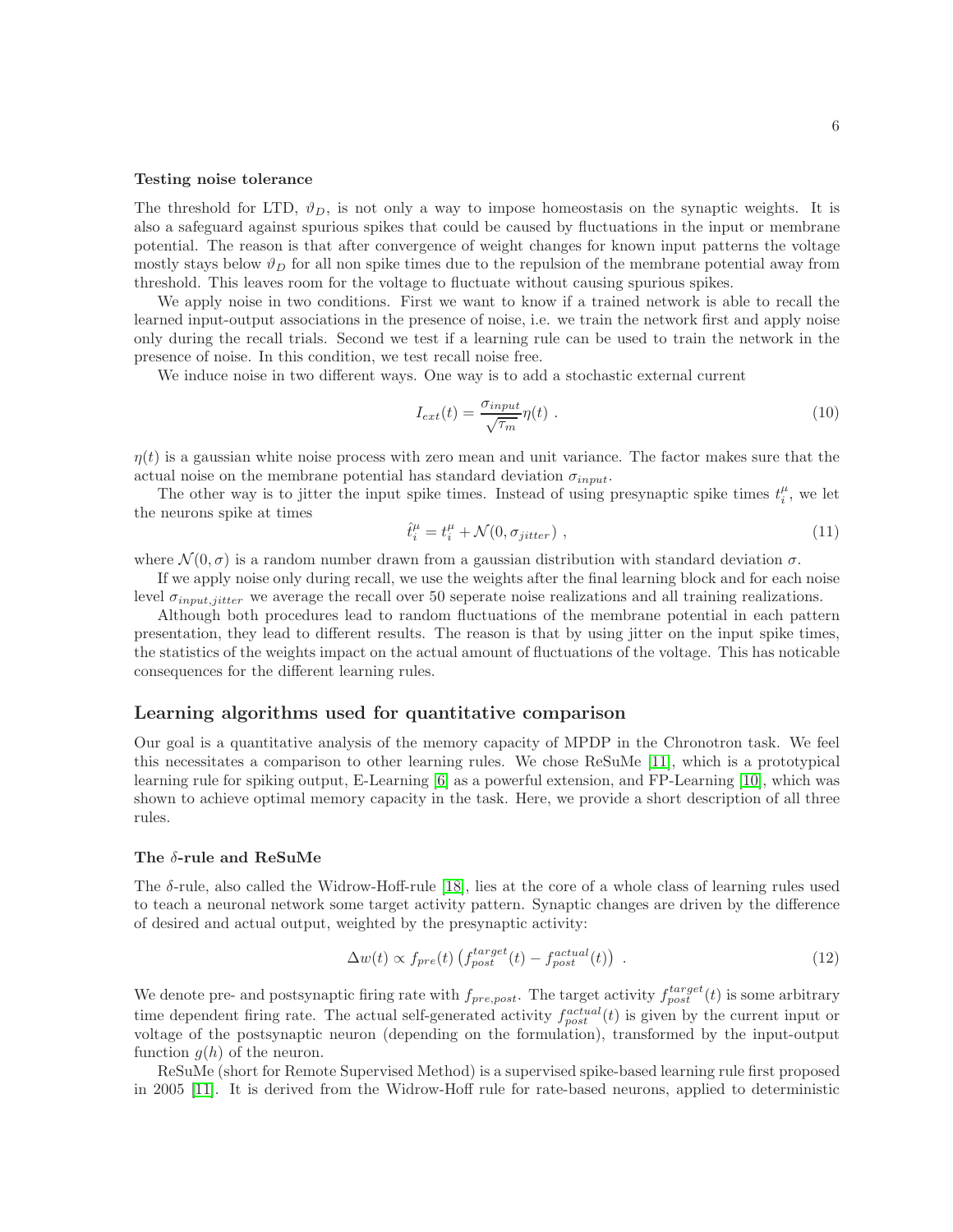spiking neurons. Therefore, continuous time dependent firing rates get replaced with discrete spiking events in time, expressed as sums of delta-functions. Because these functions have zero width in time, it is necessary to temporally spread out presynaptic spikes by convolving the presynaptic spike train with a temporal kernel. Although the choice of the kernel is free, usually a causal exponential kernel works best. We also used ReSuMe with a PSP kernel to train Chronotron, but the results were worse than with the exponential kernel. The weight change is given by

$$
\dot{w}(t) \propto \left[S_d(t) - S_o(t)\right] \left[a_d + \int\limits_0^\infty \exp(-s/\tau_{plas}) S_i(t-s) ds\right],\tag{13}
$$

where  $S_d(t)$  is the desired,  $S_o(t)$  is the self-generated and  $S_i(t)$  the input spike train at synapse i.  $\tau_{plas}$  is the decay time constant of the exponential kernel.  $a_d$  is a constant which makes sure that the actual and target firing rates match; learning also works without, therefore we choose  $a_d = 0$  in our study. ReSuMe converges when both actual and desired spike lie at the same time, because in this case the weight changes cancel exactly.

In recent years, several rules for spiking neurons have been devised which are similar to the δ-rule [\[12–](#page-19-16) [14\]](#page-19-11). With the "PSP sum"

$$
\lambda_i = \sum_k \varepsilon(t - t_i^k) \tag{14}
$$

the weight change takes the form

$$
\dot{w}_i \propto \left[ S_{teacher}(t) - \rho(V(t)) \right] f(\rho(V(t))) \lambda_i(t) \tag{15}
$$

 $S_{teacher}$  is a stochastic realization of a given desired time dependent target firing rate,  $\rho(V(t))$  is the instantaneous firing rate, which depends on the current membrane potential, and  $f(\rho)$  is a function which additionally scales the weight changes depending on the current firing rate. Although the rule of Xie and Seung [\[12\]](#page-19-16) was defined in a reward learning framework, it is equivalent to the formulation above if the output neuron is forced to fire a teacher spike train and reward is kept constant.

#### E-Learning

E-Learning was conceived as an improved learning algorithm for spike time learning [\[6\]](#page-19-5). It is derived from the Victor-Pupura distance (VP distance) between spike trains [\[19\]](#page-19-17). The VP-distance is used to compare the similarity between two different spike trains. Basically, spikes can be shifted, deleted or inserted in order to transform one spike train into the other. Each action is assigned a cost, and the VP distance is the minimum transformation cost. The cost of shifting a spike is proportional to the distance it is shifted and weighted with a parameter  $\tau_q$ . If the shift is too far, it gets cheaper to delete and re-insert that spike.

E-Learning is a gradient descent on the VP distance and has smoother convergence than ReSuMe. In this rule, first the actual output spike train is compared to the desired spike train. With the VP algorithm it is determined if output spikes must be shifted or erased or if some desired output spike has no close actual spike so a new spike has to be inserted. Based on this evaluation, actual and desired spikes are put in three categories:

- Actual output spikes are "paired" if they have a pendant, i.e. a desired spike close in time and no other actual output spike closer (and vice versa). These spikes are put into a set S.
- Unpaired actual output spike that need to be deleted are put into the set D.
- Unpaired desired output spike times are put into the set  $J$ , i.e. the set of spikes that have to be inserted.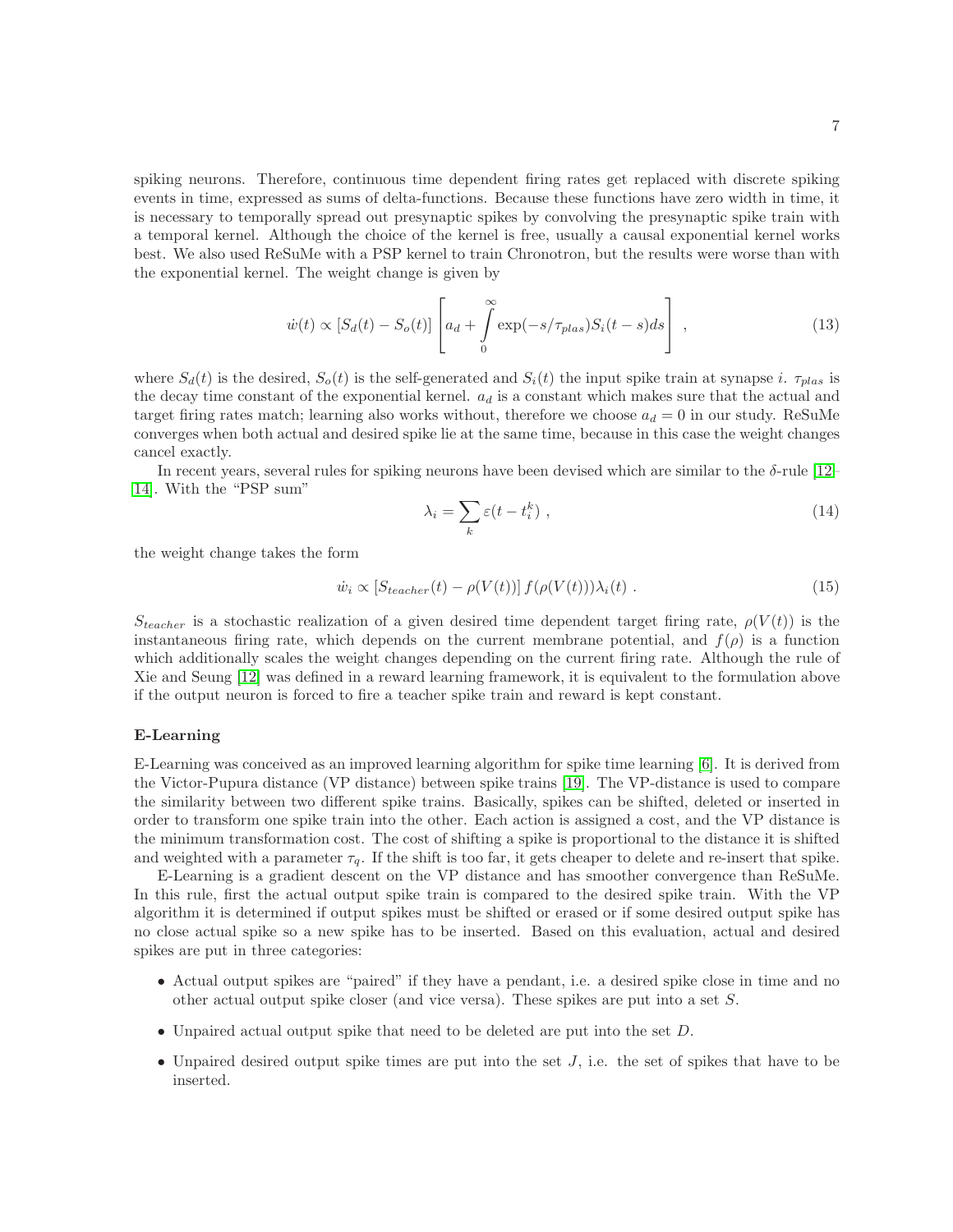To clarify,  $S$  contains pairs of "paired" actual and desired spike times,  $D$  contains the times of all unpaired actual spikes, and  $J$  the times of unpaired desired spike times. With the PSP sum as above, the E-Learning rule is then

$$
\Delta w_i = \gamma \left[ \sum_{t_{ins} \in J} \lambda_i(t^{ins}) - \sum_{t^{det} \in D} \lambda_i(t^{del}) + \frac{\gamma_r}{\tau_q^2} \sum_{(t^{act}, t^{des}) \in S} (t^{act} - t^{des}) \lambda_i(t^{act}) \right]. \tag{16}
$$

 $\gamma$  is the learning rate, and  $\gamma_r$  is a factor to scale spike shifting relative to deletion and insertion.

The former two terms of the rule correspond to ReSuMe, except the kernel is not a simple exponential decay. The advantage of E-Learning is that the weight changes for spikes close to their desired location are scaled with the distance, which improves convergence and consequentially memory capacity.

#### FP-Learning

FP-Learning [\[10\]](#page-19-9) was devised to remedy a central problem in learning rules like ReSuMe and others. Any erroneous or missing spike "distorts" the time course of the membrane potential behind it compared to the desired final state. This creates a wrong environment for the learning rule, and weight changes can potentially be wrong. Therefore, the FP-Learning algorithm stops the learning trial as soon as it encounters any spike output error. Additionally, FP-Learning introduces a margin of tolerable error for the desired output spikes. An actual output spike should be generated in the window of tolerance  $[t_d - \epsilon, t_d + \epsilon]$  with the adjustable margin  $\epsilon$ . Weights are changed on two occasions:

- 1. If a spike occurs outside the window of tolerance for any  $t_d$  at time  $t_{err}$ , then weights are depressed by  $\Delta w_i \propto -\lambda_i(t_{err})$ . This also applies if the spike in question is the second one within a given tolerance window.
- 2. If  $t = t_d + \varepsilon$  and no spike has occured in the window of tolerance, then  $t_{err} = t_d + \varepsilon$  and  $\Delta w_i \propto$  $\lambda_i(t_{err})$ .

In both cases, the learning trial immediately ends, to prevent that the "distorted" membrane potential leads to spurious weight changes. Because of this property, this rule is also referred to as "First Error Learning".

### Parameters of the simulations

### Conductance based neuron

The parameters used are as follows:  $C_m = 0.25nF, g_L = 20nS, V_L = -55mV, V_{thr} = -50 V_{ex} = -40mV$ ,  $V_h = V_{reset} = V_{in} = -75mV, \ \Delta g_s = 0.001, \ \Delta g_f = 0.04, \ \tau_f = 3ms, \ \tau_s = 12.5ms, \ \text{and} \ \tau_s = 3ms.$ For the MPDP rule, the parameters are:  $\vartheta_D^I = -58mV$ ,  $\vartheta_P^I = -53mV$ ,  $\gamma = 100$ ,  $\eta = 5 \cdot 10^{-8}$  and  $\tau_m = C_m/g_L = 12.5$ ms.

#### Simple LIF neuron

The neurons' parameters are  $\tau_s = 3ms$ ,  $\tau_m = 10ms$  and  $V_{thr} = 20mV$ . The reset potential is  $V_{reset} =$  $-5mV$  with MPDP and  $V_{reset} = 0mV$  for the other learning rules. For MPDP we use  $\vartheta_D = 18mV$ ,  $\vartheta_P = 0mV, \, \gamma = 14, \, \text{and } \eta = 5 * 10^{-4}.$  With ReSuMe, we find  $\tau_{plas} = 10ms, \, \text{and } \eta = \{10, 4, 2, 1\} \cdot 10^{-10}$ for 200, 500, 1000 and 2000 neurons as good parameters. FP-Learning has only a single free parameter, the learning rate  $\eta = 10^{-9}$ .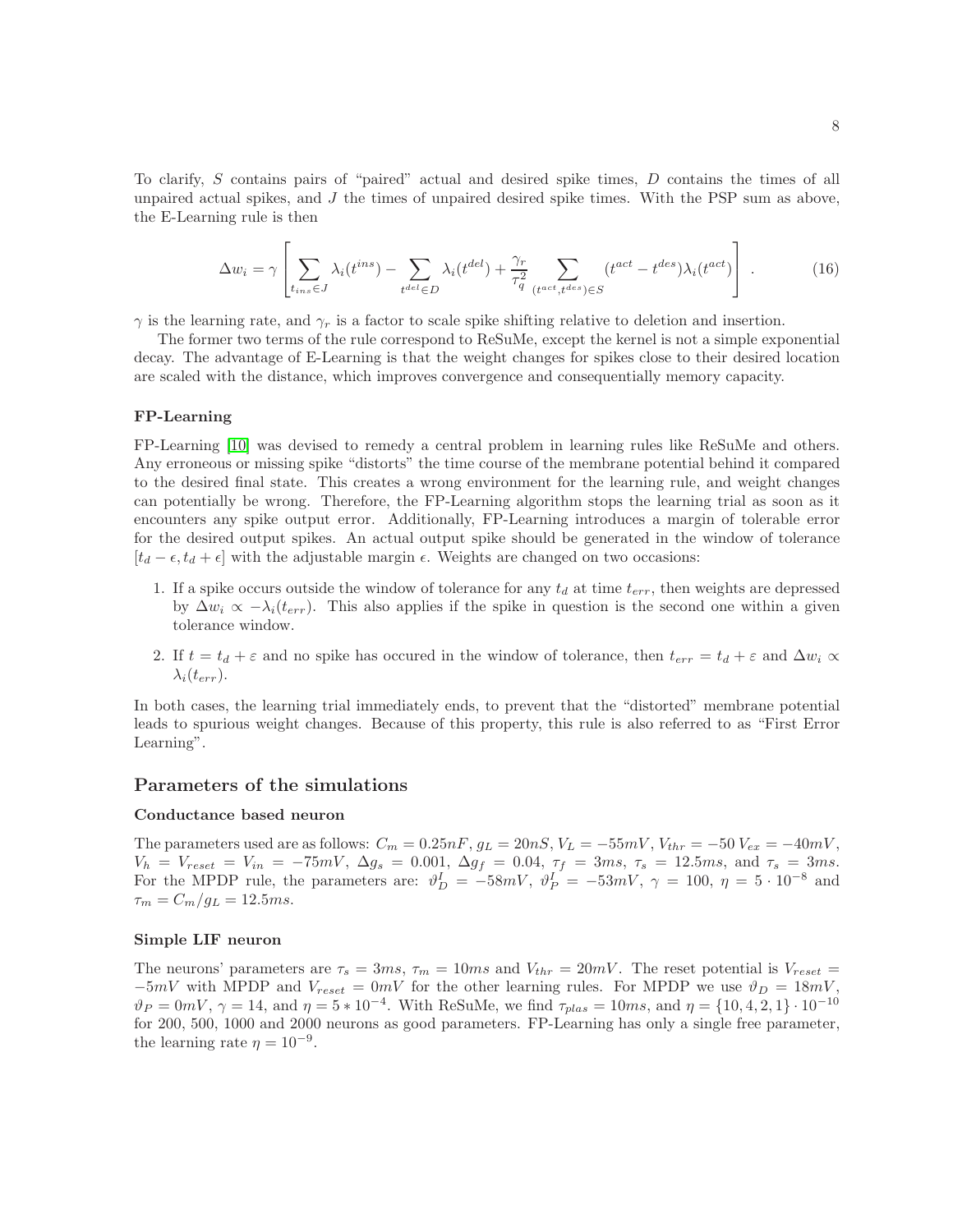#### Numerical procedures

All networks with MPDP were numerically integrated using a simple Euler integration scheme. The simulations for the conductance based LIF neuron were written in Python and used a step size of 0.01 ms. The neurons parameters are set to values that are both biologically realistic and similar to those of the quantitative analysis. For reference, we put them into the Supporting Informations.

The simulations of the simple neuron and scripts for analysis were written in Matlab (Mathworks, Natick, MA). Here, we used a step size of 0.1 ms.

The networks that were trained with ReSuMe, E-Learning and FP-Learning were simulated using an event-based scheme [\[20\]](#page-20-0), since in these rules the subthreshold voltage is not important.

The parameters like learning rates and thresholds we use are set by hand for all plasticity rules. Before doing the final simulations, we did a search in parameter space by hand to find combinations which yield high performance in the Chronotron task.

The error we report in Fig. [4](#page-13-0) C and D, Fig. [5](#page-22-0) A to D and Fig. [6](#page-23-0) A and B is the standard error of the mean (SEM) over all 50 realizations.

## Results

In the following, we start with presenting our Membrane Potential Dependent Plasticity rule (MPDP). We constructed a simple yet biologically plausible feed-forward network and show that MPDP, when tested with spike pairs, is equivalent to inhibitory Hebbian STDP as reported by Haas and colleagues [\[15\]](#page-19-12). We then show that with MPDP the output neuron of this example can be trained to generate spikes at specific times. Lastly, we turn to a simplified model to evaluate and compare with other rules the attainable memory capacity with MPDP, as well as its noise tolerance.

## Membrane Potential Dependent Plasticity

We formulated a basic homeostatic requirement on the membrane potential of a neuron. The neuron should stay in a sensible working regime; in other words, its voltage should be confined to moderate values. We formalized this by introducing two thresholds on the voltage. In this study,  $\vartheta_D$  lies between the firing threshold and resting potential and  $\vartheta_P$  is equal to the resting potential. With these thresholds, we formulated an error function (see Eq. [5](#page-2-1) in Methods). Using it and a simple LIF neuron model with linear dynamics below the firing threshold, we computed an update rule for the weights, Eq. [7.](#page-3-0) Weight changes with this rule "bend" the voltage at the times of non-zero error towards the region between the two thresholds. Fig. [1](#page-9-0) B shows how MPDP effects the voltage for recurring input activity.

### Homeostatic MPDP on inhibitory synapses is compatible with STDP

We first investigated the biological plausibility of a network with MPDP. Experimental studies on plasticity of cortical excitatory neurons often find Hebbian plasticity rules like Hebbian Spike Timing Dependent Plasticity (STDP; see [\[21](#page-20-1)[–25\]](#page-20-2) for examples). Reports on Anti-Hebbian plasticity or sensitivity to subthreshold voltage in excitatory cortical neurons are scarce [\[26–](#page-20-3)[29\]](#page-20-4). However, it has been reported that plasticity in (certain) inhibitory synapses onto excitatory cells has a Hebbian characteristic [\[15\]](#page-19-12), i.e. synapses active before a postsynaptic spike become stronger, those active after the spike become weaker. The net effect of this rule on the postsynaptic neuron is *Anti-Hebbian*, because weight increases tend to suppress output spikes.

In experimental investigations of STDP, neurons are tested with pairs of pre- and postsynaptic spikes. We mimicked this procedure in a simple network consisting of one pre- and one postsynaptic neuron, and one "experimentator neuron" . The postsynaptic neuron was modelled as a conductance based LIF neuron. The experimentator neuron has a fixed strong excitatory synaptic weight onto the postsynaptic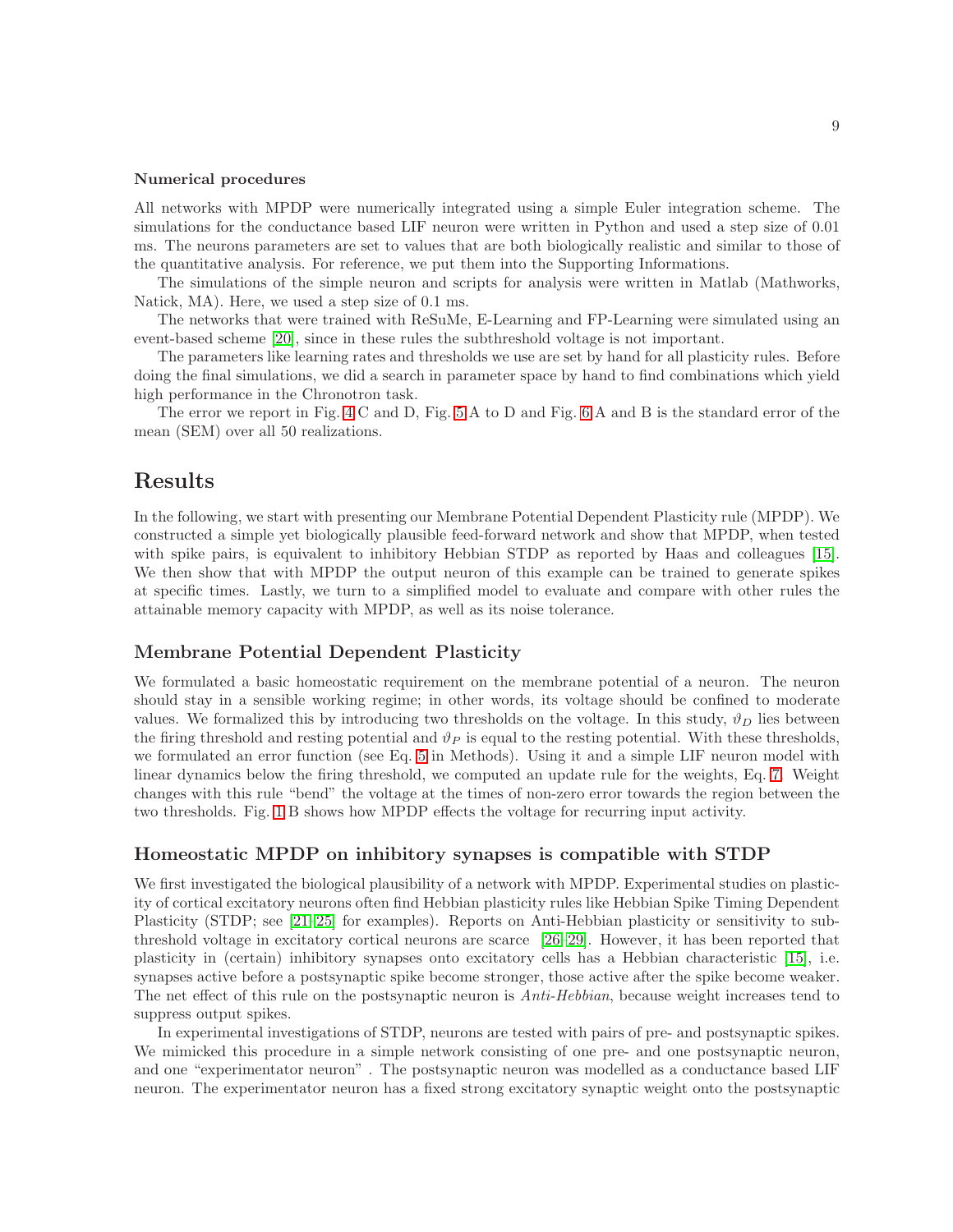<span id="page-9-0"></span>

Figure 1. A: The model network has a simple feed-forward structure. The top picture shows three pre- and one postsynaptic neurons, connected by synapses. Line Width in this example corresponds to synaptic strength. Bottom picture shows the postsynaptic membrane potential in response to the input. B: Illustration of Anti-Hebbian Membrane Potential Dependent Plasticity (MPDP). A LIF neuron is presented twice with the same presynaptic input pattern. Excitation never exceeds  $V_{thr}$ . MPDP changes synapses to counteract hyperpolarization and depolarization occuring in the first presentation (blue trace), reducing (arrows) them on the second presentation (green trace). C: Homeostatic MPDP on inhibitory synapses is compatible with STDP as found in experiments. Plasticity is tested for different temporal distances between pre- and postsynaptic spiking; the resulting spike timing characteristic is in agreement with experimental data on STDP of inhibitory synapses [\[15\]](#page-19-12).

neuron, so that a spike of the experimentator neuron causes a postsynaptic spike. We used it to control the postsynaptic spike times. The presynaptic neuron is inhibitory and its weight is small compared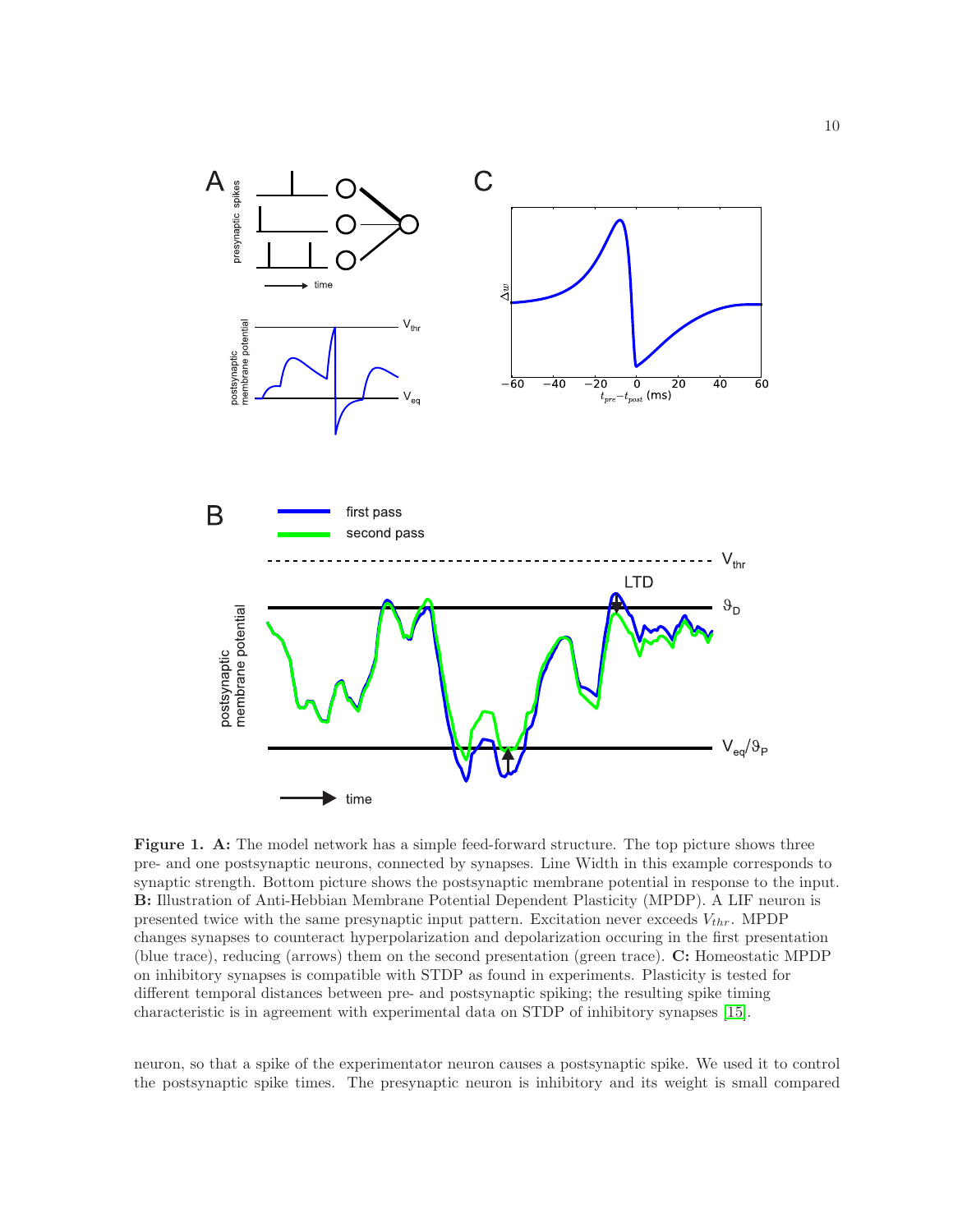to the experimentator, so that it has negligible influence on the postsynaptic spike time. We probed synaptic plasticity by inducing a pair of a pre- and a postsynaptic spike at times  $t_{pre}$  and  $t_{post}$ , and vary  $t_{pre}$  while keeping  $t_{post}$  fixed. The resulting weight change of the inhibitory neuron as a function of timing difference is shown in Fig. [1](#page-9-0) C. The shape of the function is in qualitative agreement with experimental results [\[15\]](#page-19-12).

It is necessary to assume the presence of an "experimentator neuron". The reason is that the shape of the STDP curve explicitely depends on the specifics of spike induction since the MPDP rule is sensitive only to subthreshold voltage. For example, using a delta-shaped input current would lead to a LTD-only STDP curve, since the time the voltage needs to cross the firing threshold starting from equilibrium is infinitely short.

## Homeostatic MPDP allows associative learning

At first glance, it might seem unlikely that a homeostatic plasticity mechanism can implement associative learning. It is Anti-Hebbian in nature, because if the membrane potential is close to firing threshold it gets suppressed, and if is below the resting potential it gets lifted up. However, the neuronal dynamics shows somewhat stereotypic behavior before, during and after each spike. To induce a spike, the neuron needs to be depolarized up to  $V_{thr}$ , where active feed-back processes kick in. These processes cause a very short and strong depolarization and a subsequent undershoot of the membrane potential (hyperpolarization), from where it relaxes back to equilibrium.

To demonstrate the capability of MPDP for learning of exact spike times, we constructed a simple yet plausible feed-forward network of  $N_i$  inhibitory and  $N_e$  excitatory neurons. Synaptic weights were initialized randomly. Both populations projected onto one conductance based LIF neuron. We presented this network frozen poissonian noise as the sole presynaptic firing pattern (Fig. [2,](#page-11-0) top). Excitatory synapses were kept fixed and inhibitory synapses changed according to MPDP. First we let the network learn to balance all inputs from the excitatory population such that the membrane potential mostly stays between the thresholds  $\vartheta_P^I$  and  $\vartheta_D^I$ . We then introduced the teacher input as a strong synaptic input from a different source (e.g. a different neuron population, Fig. [2,](#page-11-0) second to top). After repeated presentations of the input pattern with the teacher input, inhibition around the teacher spike is released such that after learning the output neuron will spike close to the desired spike time even without the teacher input (Fig. [2,](#page-11-0) third and fourth to top). At the same time, due to the balance requirement of the learning rule, inhibitory and excitatory conductances covary and thus their influence on the membrane potential mostly cancels out (Fig. [2](#page-11-0) bottom). Due to the sterotypical shape of the membrane potential around the teacher spike, a homeostatic learning rule is able to perform associative learning by release of inhibition.

To further investigate the learning process, we simplified the setup. All synapses were subject to MPDP and were allowed to change their sign. A population of N presynaptic neurons fires one spike in each neuron at equidistant times. They project onto a single postsynaptic LIF neuron and all weights are zero initially. In each training trial an external delta-shaped suprathreshold current is induced at the postsynaptic neuron at a fixed time relative to the onset of the input pattern (teacher spike). The postsynaptic neuron reaches its firing threshold instantaneously, spikes and undergoes reset into a hyperpolarized state (blue trace on the left in Fig. [3\)](#page-12-0). This is mathematically equivalent to adding a reset kernel at the time of the external current [\[10\]](#page-19-9). Because we set  $\vartheta_P = V_{eq} = 0$ , potentiation is induced in all synapses which have temporal overlap of their PSP-kernel with the hyperpolarization. Probing the neuron a second time without the external spike shows a small bump in the membrane potential around the time of the teacher spike. We continued to present the same input pattern, alternating between teaching trials (with teacher spike) and recall trials without teacher and with synaptic plasticity switched off. Plasticity is Hebbian until the weights are strong enough such that there is considerable depolarization before the teacher spike, inducing synaptic depression. Also, spike after-hyperpolarization is partially compensated by excitation, which reduces the window for potentiation. Continuation of learning after the spike association has been achieved (second to right plot) shrinks the windows for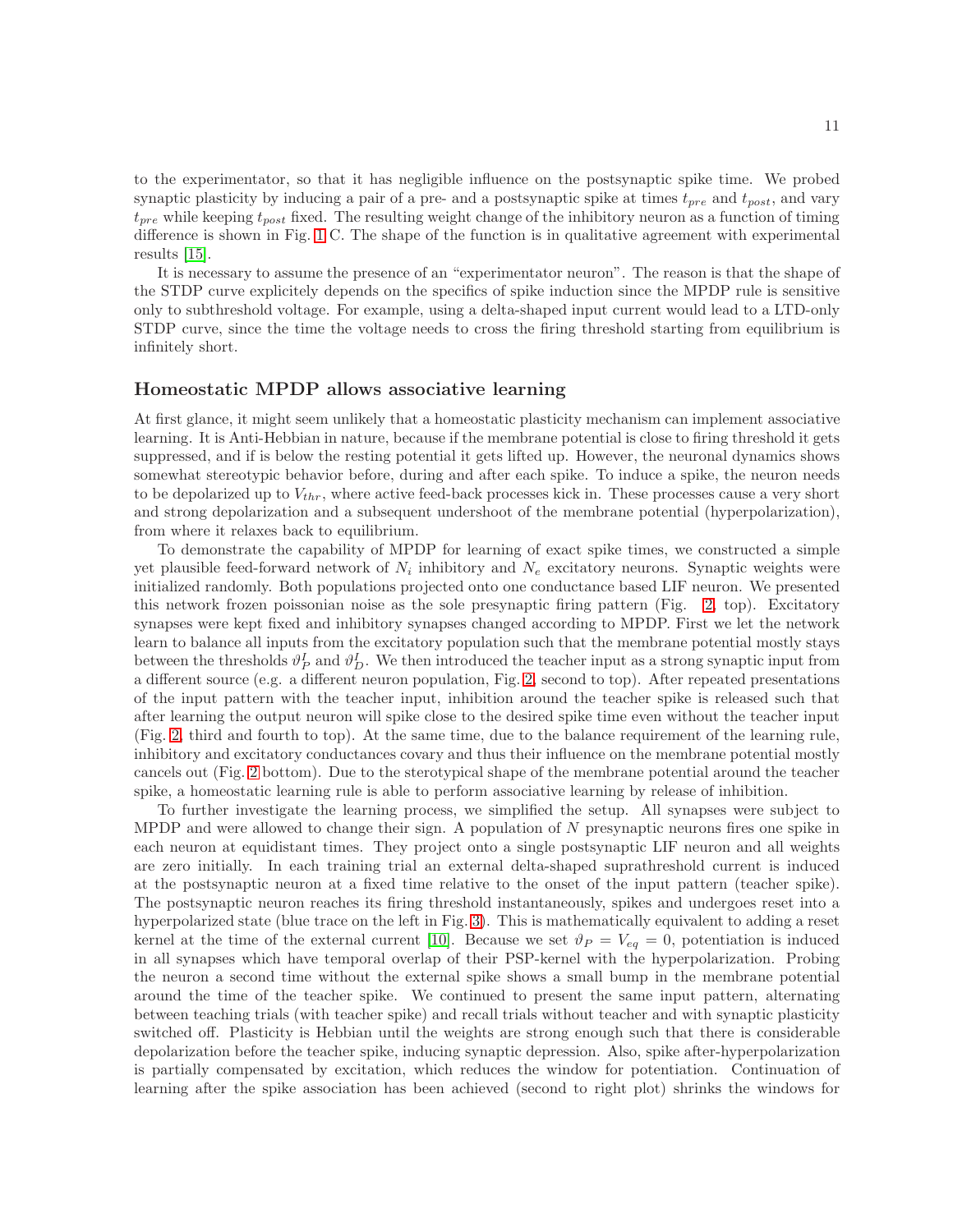<span id="page-11-0"></span>

Figure 2. Hebbian learning with homeostatic MPDP on inhibitory synapses. A conductance based integrate-and-fire neuron is repeatedly presented with a fixed input pattern of activity in presynaptic inhibitory or excitatory neuron populations (top row - blue is excitatory, red inhibitory). Before learning, the neuron is allowed to adapt it's inhibitory weights according to homeostatic MPDP, such that the membrane potential mostly stays between the two learning thresholds. Then a strong excitatory input is given concurrently with the pattern to induce a spike at  $t = 100ms$  (second row). Learning is restricted to inhibitory weights. By release of inhibition, the net input after the teacher spike is increased (third row). After learning has converged, the neuron is presented the input pattern without the teacher input and reproduces the spike close to the target time (4th row) . At all other times, excitatory and inhibitory conductances are balanced (bottom row).

depression and potentiation, until they are very narrow and very close to each other in time. Because synaptic plasticity is determined by the integral over the normalized PSP during periods of depolarization and hyperpolarization, depression and potentiation become very similar in magnitude for each synapse and synaptic plasticity slows down nearly to a stop. Furthermore, the output spike has become stable. The time course of the membrane potential during teaching and recall trials is almost the same (Fig. [3](#page-12-0) right).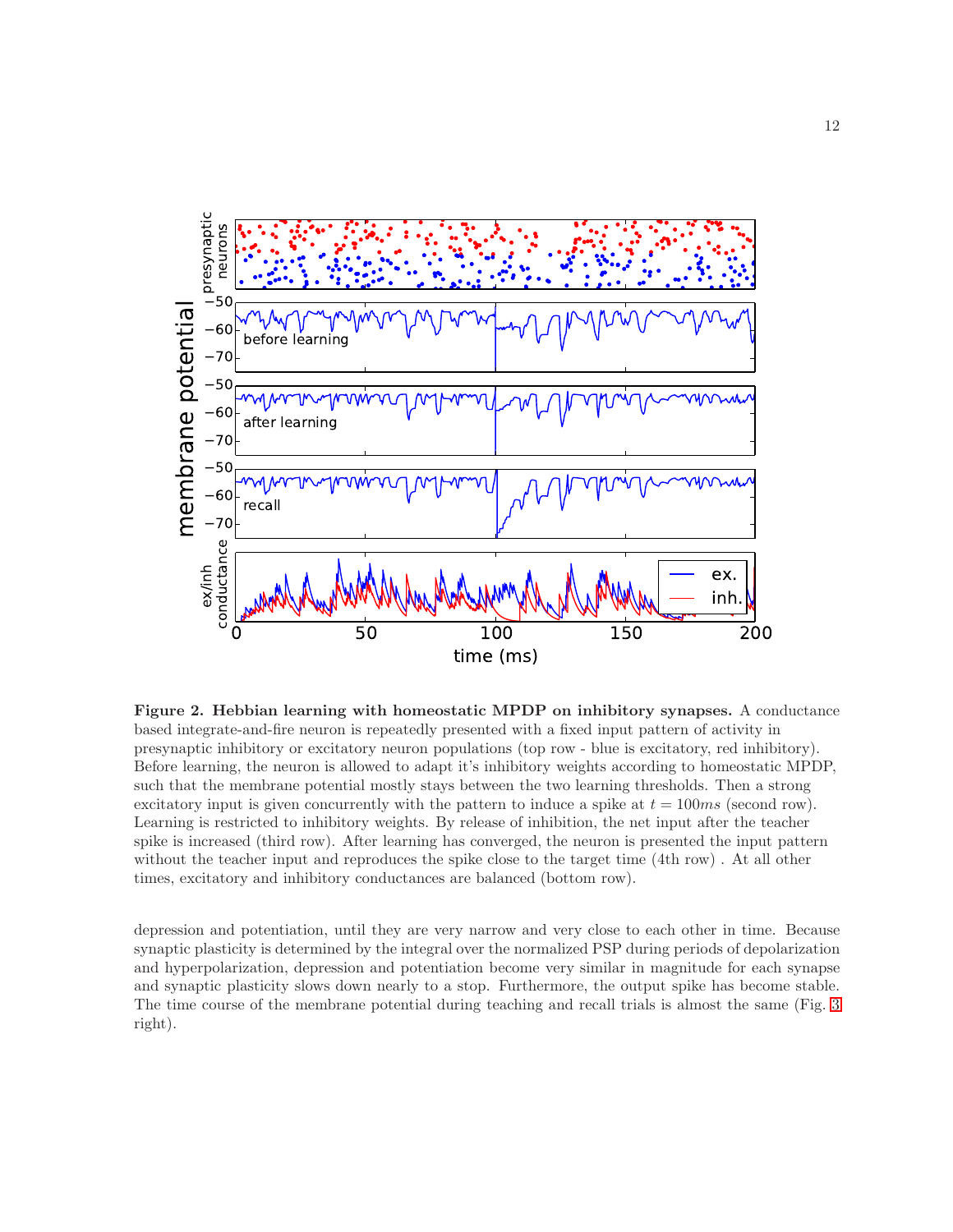<span id="page-12-0"></span>

Figure 3. Hebbian learning with homeostatic MPDP. A postsynaptic neuron is presented the same input pattern multiple times, alternating between teaching trials with teacher spike (blue trace) and recall trials (green trace) to test the output. Initially, all weights are zero (left). Learning is Hebbian initially until strong depolarization occurs (second to left). When the spike first appears during recall, it is still not at the exact location of the teacher spike (second to right). Continued learning moves it closer to the desired location. Also, the time windows of the voltage being above  $\vartheta_D$ and below  $\vartheta_P$  shrink and move closer in time (right). Synaptic plasticity almost stops. The number of learning trials before each state is 1, 16, 53, and 1600 from left to right.

## Quantitative evaluation of MPDP

## Memory capacity

We numerically evaluated the capacity of MPDP to train a network to produce precise spike times using the simplified feed-forward network described above. We constructed input patterns and desired output using the Chronotron framework [\[6\]](#page-19-5). During training, we monitored the success of recall over time. The network of size  $N = 1000$  generates the desired output spikes within the window of tolerance after 600 learning blocks (Fig. [4](#page-13-0) A). However, weights are still changed by training, and continuation of it reduces the difference of actual and desired output spike time (see Fig. [4](#page-13-0) B). After around 2000 learning blocks the average temporal error of all recalled spikes stays constant for the remainder of training. For  $\alpha \leq 0.1$  the self-generated output spike is on average less than 0.5 ms away from the desired time. The final fraction of recalled spikes and average distance are shown in Fig. [4](#page-13-0) C and D. The smallest network  $(N = 200)$  never reaches perfect recall, but has a capacity of  $\alpha_{90} = 0.095$  (for the definition of capacity, see Materials and Methods). All other networks achieve perfect recall up to a load of  $\alpha = 0.1$  and a capacity of  $\alpha_{90} \approx 0.135$ . The average distance of spikes from teacher grows with the load, but stays below 0.5 ms.

To put these results into perspective, we trained Chronotrons again using three other learning rules and computed the respective memory capacity. Fig. [4](#page-13-0) shows the capacity of all plasticity rules. The upper bound established by FP-Learning is  $\alpha_{90} \approx 0.26$ . MPDP is capable of storing half of the maximal possible number of associations in the weights.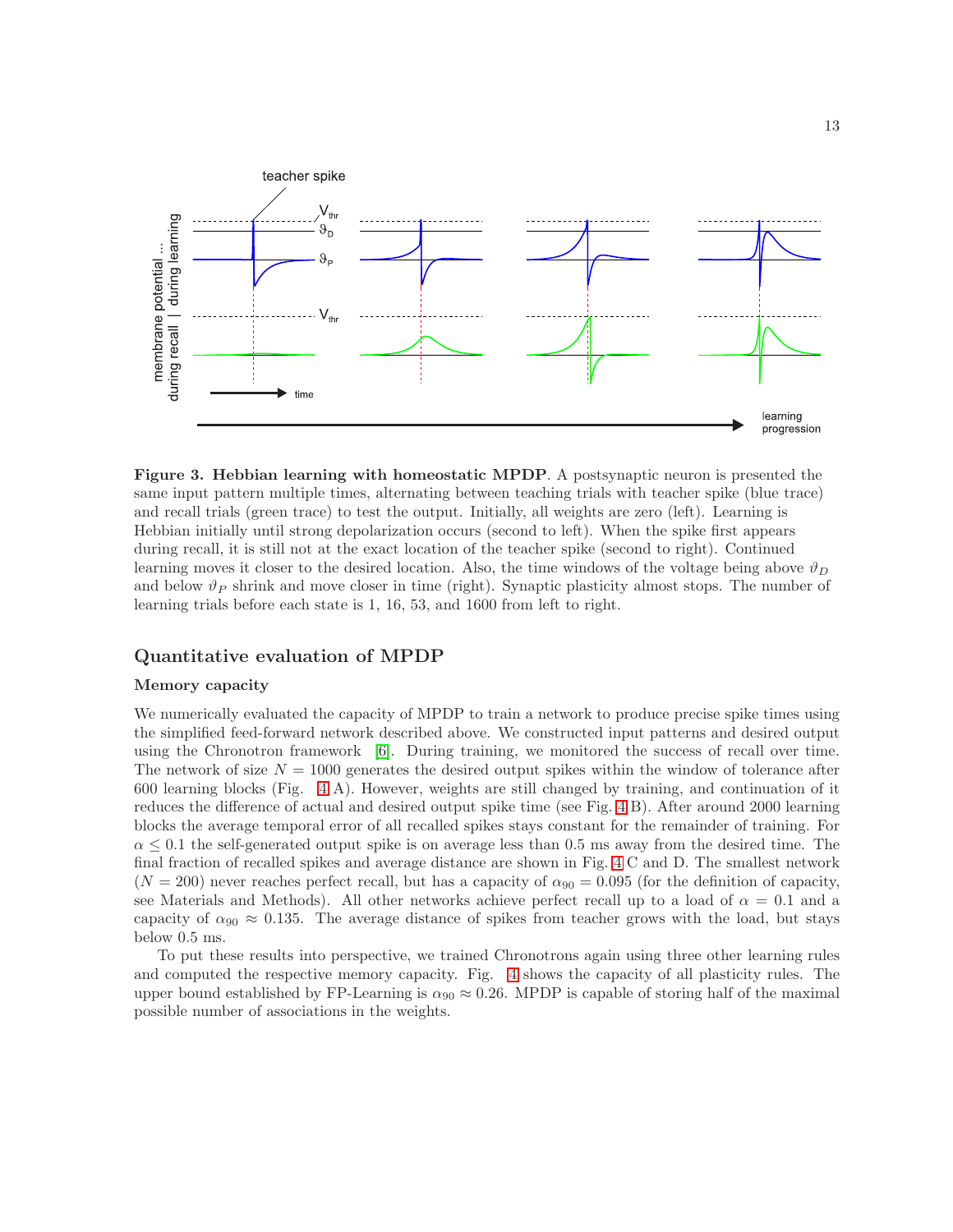<span id="page-13-0"></span>

Figure 4. Capacity of networks with MPDP. A: Fraction of pattern where the network generates an output spike within 2 ms distance of target time  $t_d^{\mu}$ , and no spurious spikes. Network size is  $N = 1000$ . The desired spikes are learned within  $\approx 600$  steps. B: Average distance of output spikes to target for the same network size. Training continues even though the desired spikes are generated; however, they are pushed closer to the desired time. C: Average fraction of recalled spikes after 10000 learning blocks for all network sizes as a function of the load. Networks with  $N = 200$  have a high probability to not be able to recall all spikes even for low loads. Otherwise, recall gets better with network size. The thin black line lies at fraction of recall equal to 90 %. The critical load  $\alpha_{90}$  is the point where the graph crosses this line. D: Average distance of recalled spikes as a function of the load. The lower the loads, the closer the output spike are to their desired location. E: Critical load as a function of network size for all four learning rules. MPDP reaches approximately half of the maximal capacity.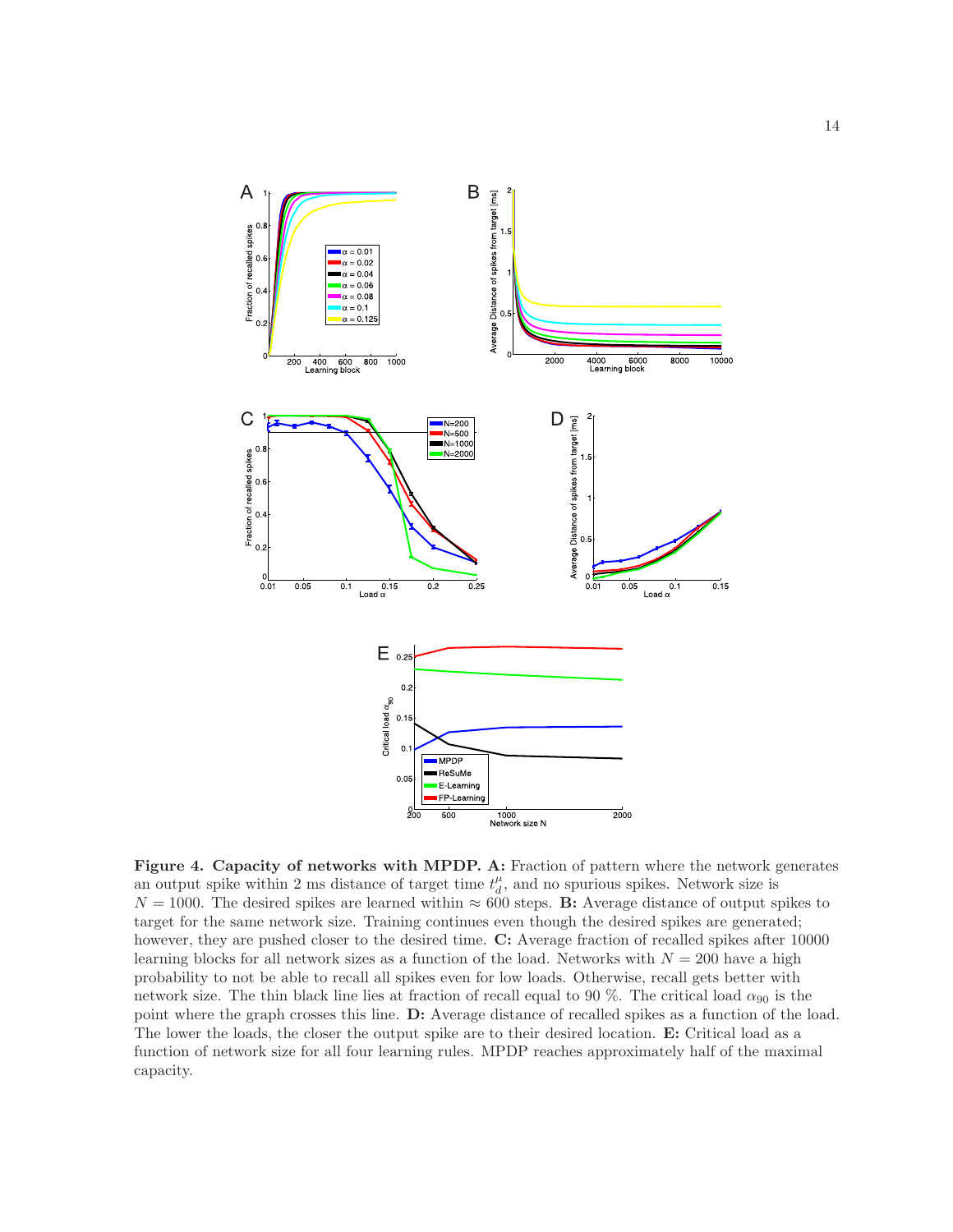#### Training and recall with noise on the membrane potential

Next, we turned to an evaluation of memory under the influence of noise. Having a noise free network is a highly idealized situation and neurons in the brain are more likely to be subject to noise, be it because of inherent stochasticity of spike generation or the fact that sensory inputs are almost never "pure", but likely to arrive with additional more or less random inputs. First, we tested training and recall of spike times using an additional random input of a given variance  $\sigma_{input}$  on the postsynaptic neuron. The random input is a gaussian white noise process with zero mean, and because inputs decay with the membrane time constant, this results in a additional random walk with a restoring force. We trained the Chronotron with additional noise of width  $\sigma_{input} \in \{0, 0.2, 0.5, 1, 2, 5\}$ mV. The width is the standard deviation of the random walk. Afterwards, we evaluated the critical load of networks of size  $N = 200, 500, 1000$  depending on the noise level during training and during recall. The results are shown in Fig. [5.](#page-22-0)

With MPDP, the network trained without noise can perfectly recall patterns up to a load of  $\alpha = 0.1$ even with additional noise input of  $\sigma_{input} = 0.5 mV$ . Adding noise during training decreases the capacity, but at the same time recall robustness against noise is improved. This is contrasted by the network trained with FP-Learning. Here, noise-free training results in a network with imperfect recall under noise. However, noise during training alleviates this problem. Training with a given noise width  $\sigma_{input}$ makes recall with the same and less noise width perfect. One interesting observation is that unlike with MPDP, with FP-Learning the memory capacity for noise-free recall stays constant regardless of noise during training. This is explained by the variance of the weights after training. With FP-Learning, the variance increases approximately linearly with noise width, while the mean of the weights decreases linearly into negative values. The resulting membrane potential is strongly biased towards hyperpolarized states. What FP-Learning effectively does during training is to scale down the noise relative to the weights. This reduces the influence of noise, but also leads to a membrane potential that stays below resting potential most of the time during input activity. Because of the threshold for LTP, MPDP can not scale the weights freely, therefore it suffers from a declining memory capacity.

### Training and recall with input spike time jitter

As a second noise condition we tested training and recall in the case that the input spike times are not fixed. In each pattern presentation, we added to each presynaptic spike time some random number drawn from a gaussian distribution with mean zero and some given variance. The input is not frozen noise anymore, but a jittered version of the underlying input pattern  $\{t_i^{\mu}\}$ . Similarly to the condition of a stochastic input current, we tested the capacity of the network if during recall the input pattern are jittered or if during training the input is jittered (but noise free during recall).

Fig. [6](#page-23-0) A ( $N = 1000$ ) and B ( $N = 2000$ ) shows the recall of networks trained noise free with MPDP if during recall the spike times of the input patterns are jittered. For jitter with a small variance  $(\sigma_{iitter} < 0.5ms)$ , the recall is almost unaffected. For stronger jitter, recall deteriorates. A rather strange feature of the recall is that for intermediate loads  $\alpha \approx 0.05$  the recall is worse than for loads close to the maximal capacity ( $\alpha_{90} \approx 0.125$ ). This observation is counter-intuitive and calls for explanation, because recall usually becomes worse for memory systems if their load is close to the capacity. However, fluctiations of the membrane potential due to jitter in the input spike times are scaled by the weights. This seperates this noise condition from the one with stochastic input current. A comparison of the weight statistics of networks trained with MPDP after training shows that the slump in the recall covaries with the weight variance (Fig. [6](#page-23-0) C and D). For  $N = 1000$  the minimum of the slump lies at  $\alpha = 0.06$ , which coincides with the maximum of the weight variance. For  $N = 2000$ , both lie at  $\alpha = 0.04$  instead. The mean of the weights does have little to no influence on that; it stays almost constant as a function of load. E-Learning and FP-Learning do not have the same characteristics (data not shown). For example, with FP-Learning weight average and variance stay basically constant until a load of  $\alpha \approx 0.2$ , rather close to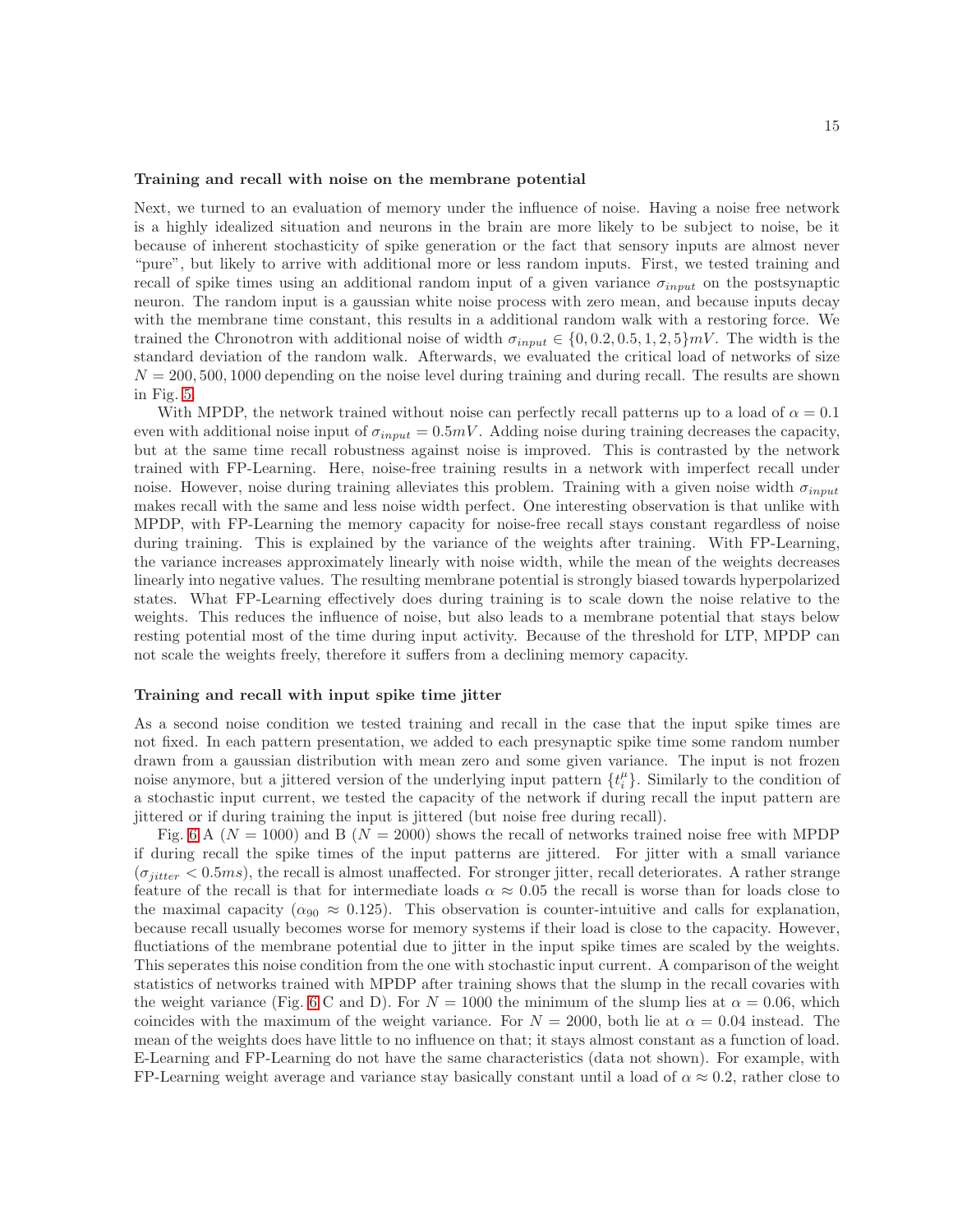the capacity. Only then the mean decreases and variance increases (see for example Fig. [5](#page-22-0) F, right plot for  $\sigma_{input} = 0$  during training).

Networks trained without noise and tested with jittered input show a similar behavior to noise induced by an external stochastic current (Fig. [5](#page-22-0) E, blue lines, versus Fig. [6](#page-23-0) E). Networks trained with MPDP tolerate noise up to a certain degree without showing a deterioration of recall. With the other learning rules, the recall gets worse with arbitrary small noise levels. On the other hand, training a network with FP-Learning while injecting stochastic currents (the previous noise condition) led to almost unharmed capacity. The reason is that FP-Learning "downscales" the noise by scaling up the weight variance. This is not a viable path for jitter of input spike times. Therefore, E-Learning and FP-Learning as well as MPDP show a decrease of capacity if during training the input spike times are jittered. An interesting outlier is ReSuMe. The networks trained noise free with ReSuMe have low capacity and unstable recall. Even with slight jitter the recall does not reach 90 % anymore. Therefore, we do not include ReSuMe in Fig. [6](#page-23-0) E. However, training the network with jitter leads to an increase of capacity (Fig. [6](#page-23-0) F).

## Discussion

We introduced a synaptic plasticity mechanism that is based on the requirement to balance the membrane potential and therefore uses the postsynaptic membrane potential rather than postsynaptic spike times as the relevant signal for synaptic changes (Membrane Potential Dependent Plasticity, MPDP). We have shown that this simple rule allows the somewhat paradoxical temporal association of enforced output spikes with arbitrary frozen noise input spike patterns (Chronotron). Before, this task could only be achieved with supervised learning rules that provided knowledge not only about the desired spike times, but also about the type of each postsynaptic spike (desired or spurious). With MPDP, the supervisor only has to provide the desired spike, while the synapse endowed with MPDP distinguishes between desired and spurios spikes exploiting the time course of the voltage around the spike. Additionally, the sensitivity of MPDP to subthreshold membrane potential allows for robustness against noise.

## Biological plausibility of MPDP

Spike-Timing-Dependent Plasticity (STDP) is experimentally well established and simple to formalize, which made it a widely used plasticity mechanism in modelling. It is therefore important to note that MPDP is compatible with experimental results on STDP, in particular with those of Hebbian STDP on inhibitory synapses. The reason is that spikes come with a stereotypic trace in the membrane potential. The voltage rises to the threshold, the spike itself is a short and strong depolarization, and afterwards the neuron undergoes reset, all of which are signals for MPDP. Pairing a postsynaptic spike with presynaptic spikes at different timings gives rise to a plasticity window which shares its main features with the STDP window: The magnitude of weight change drops with the temporal distance between both spikes and the sign switches close to concurrent spiking.

It is known that the somatic membrane potential plays a role in synaptic plasticity. Many studies investigated the effect of prolonged voltage deflections by clamping the voltage for an extended time while repeatedly exciting presynaptic neurons (e.g. see [\[30\]](#page-20-5)). However, MPDP predicts that synaptic plasticity is sensitive to the exact time course of the membrane potential, as well as the timing of presynaptic spikes. This necessitates that dendrites and spines reproduce the time course of somatic voltage without substantial attenuation. Morphologically the dendritic spines form a compartement separated from the dendrite, which, for example, keeps calcium localized in the spine. It has been a topic under investigation whether the spine neck dampens invading currents. Despite experimental difficulties in measuring spine voltage, recent studies found that backpropagating action potentials indeed invade spines almost unhindered [\[31\]](#page-20-6). Furthermore, independently of spine morphology and proximity to soma, the time course of a somatic hyperpolarizing current step is well reproduced in dendrites [\[32\]](#page-20-7) and spines [\[33\]](#page-20-8).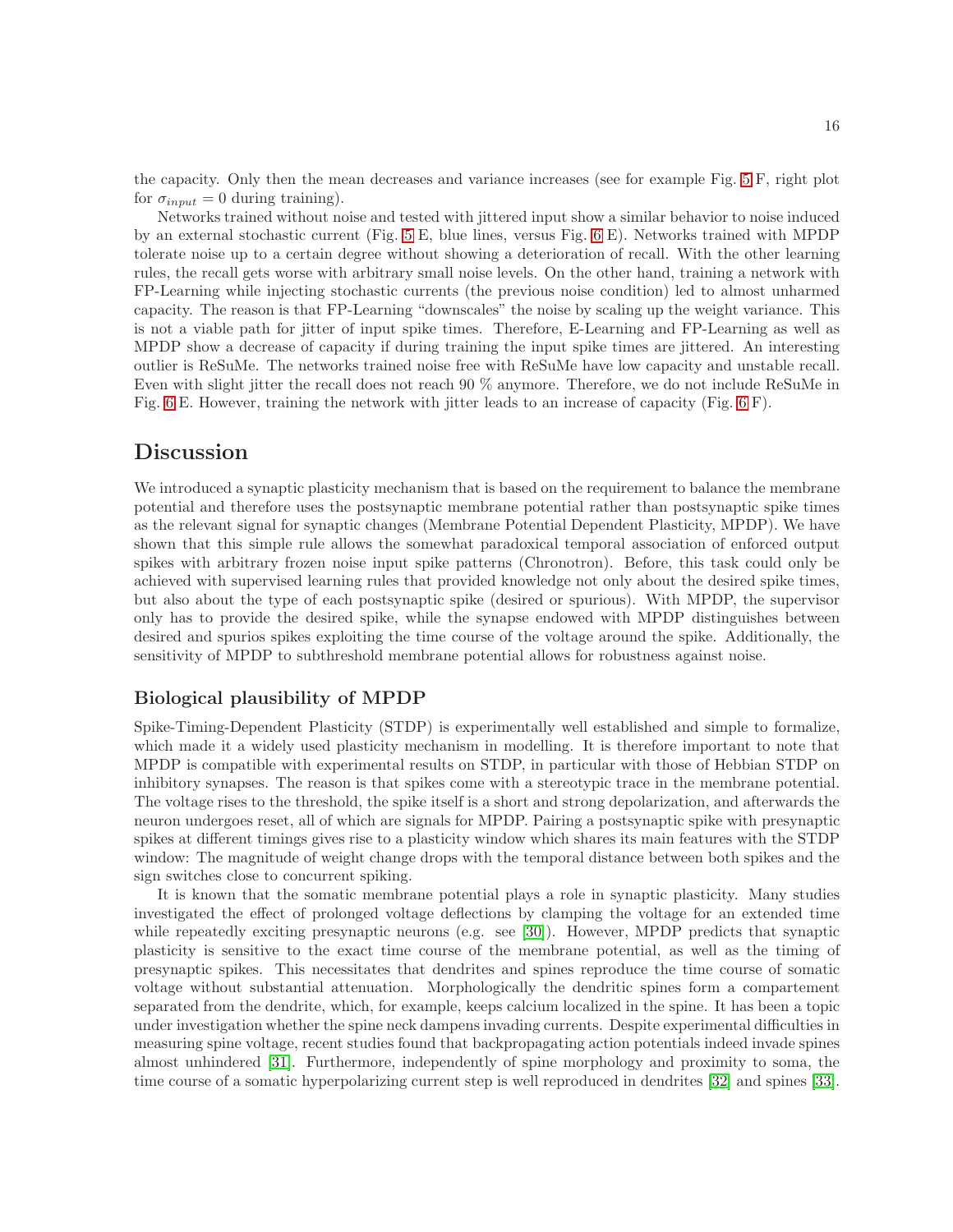This shows that at least in principle the somatic voltage trace can be available at the synapse. In turn, voltage-dependent calcium channels can transform subthreshold voltage deflections into an influx of calcium, the major messenger for synaptic plasticity. A few studies found that short depolarization events act as signals for synaptic plasticity [\[26,](#page-20-3) [28\]](#page-20-9), with a dependence of sign and magnitude of weight change on the timing of presynaptic spikes.

Another important point is the sign of synaptic change. "Membrane Potential Dependent Plasticity" per se is a very general term which potentially could include many different rules [\[34,](#page-20-10) [35\]](#page-20-11). In this study, MPDP serves as a mechanism that keeps the membrane potential bounded. For inhibitory synapses this requirement results in a Hebbian plasticity rule, which has been reported previously [\[15\]](#page-19-12). Inhibitory neurons in cortex have been implied to precisely balance excitatory inputs [\[36\]](#page-20-12). MPDP on excitatory synapses is necessarily "Anti-Hebbian". Lamsa et al [\[27\]](#page-20-13) found that pairing presynaptic spikes with postsynaptic hyperpolarization can lead to synaptic potentiation. This was caused by calcium permeable AMPA receptors (CP-AMPARs) present in these synapses. However, Anti-Hebbian plasticity does not rely on CP-AMPARs alone. Verhoog et al. [\[29\]](#page-20-4), for example, found Anti-Hebbian STDP in human cortex, which depends on dendritic voltage-dependent calcium channels. Taken together, these findings demonstrate the existence of cellular machinery which could implement homeostatic MPDP, either on excitatory or inhibitory synapses.

## Properties and capabilities of Homeostatic MPDP

We derived homeostatic MPDP from a balance requirement: Synapses change in order to prevent hyperpolarization and strong depolarization for recurring input activity. This kind of balance reduces metabolic costs of a neuron and keeps it at a sensible and sensitive point of operation [\[37\]](#page-20-14). The resulting plasticity rule is Anti-Hebbian in nature because synapses change to decrease net input when the postsynaptic neuron is excited and to increase net input when it is inhibited. However, spike after-hyperpolarization turns homeostatic MPDP effectively into Hebbian plasticity. Every postsynaptic spike causes a voltage reset into a hyperpolarized state. Therefore synapses of presynaptic neurons which fired close in time to the postsynaptic spike will change to increase net input if the same spatio-temporal input pattern re-occurs. The total change summed over all synapses depends on the duration and magnitude of hyperpolarization. Because the induced synaptic change reduces this duration, total synaptic change is also reduced. The same is true for total synaptic change to decrease net input, which depends on the duration where the membrane potential stays above  $\vartheta_D$  (resp.  $\vartheta_P^I$  for inhibitory synapses) and which reduces this duration in future occurances. If the rise time of the voltage before the spike and residual spike after-hyperpolarization are both short and close in time, potentiation and depression will become approximately cancelled around a spike.

In this view, associative synaptic plasticity or "learning" is the consequence of imbalance. A spike is stable if the time course of the voltage in its proximity leads to balanced weight changes. For example, if input is just sufficient to cause a spike, the voltage slope just before the spike is shallow and synaptic depression outweighs potentiation. On the other hand, the delta-pulse shaped currents used to excite the postsynaptic neuron during Chronotron training are very strong inputs. They are not unlearned. Instead, the weights potentiate until the membrane potential is in a balanced state, and the neuron fires the teacher spike on its own when left alone.

Another interesting aspect of MPDP is the emergence of robustness against noise. Most obviously, with the choice of the threshold for depression the neuron sets a minimal distance of the voltage to the firing threshold for known input patterns. This allows to have perfect recall in the case of noisy input in the Chronotron. The second effect of the depression threshold is more subtle. Not only does it prevent spurious spikes, but through learning the slope of the membrane potential just before the desired spike tends to become steep. This is necessary to prevent spike extinction by noise. To see how this influences noise robustness, consider an output spike with a flat slope of the voltage. Increasing the voltage slightly around the spike time moves the intersection of the voltage with the firing threshold forward in time by a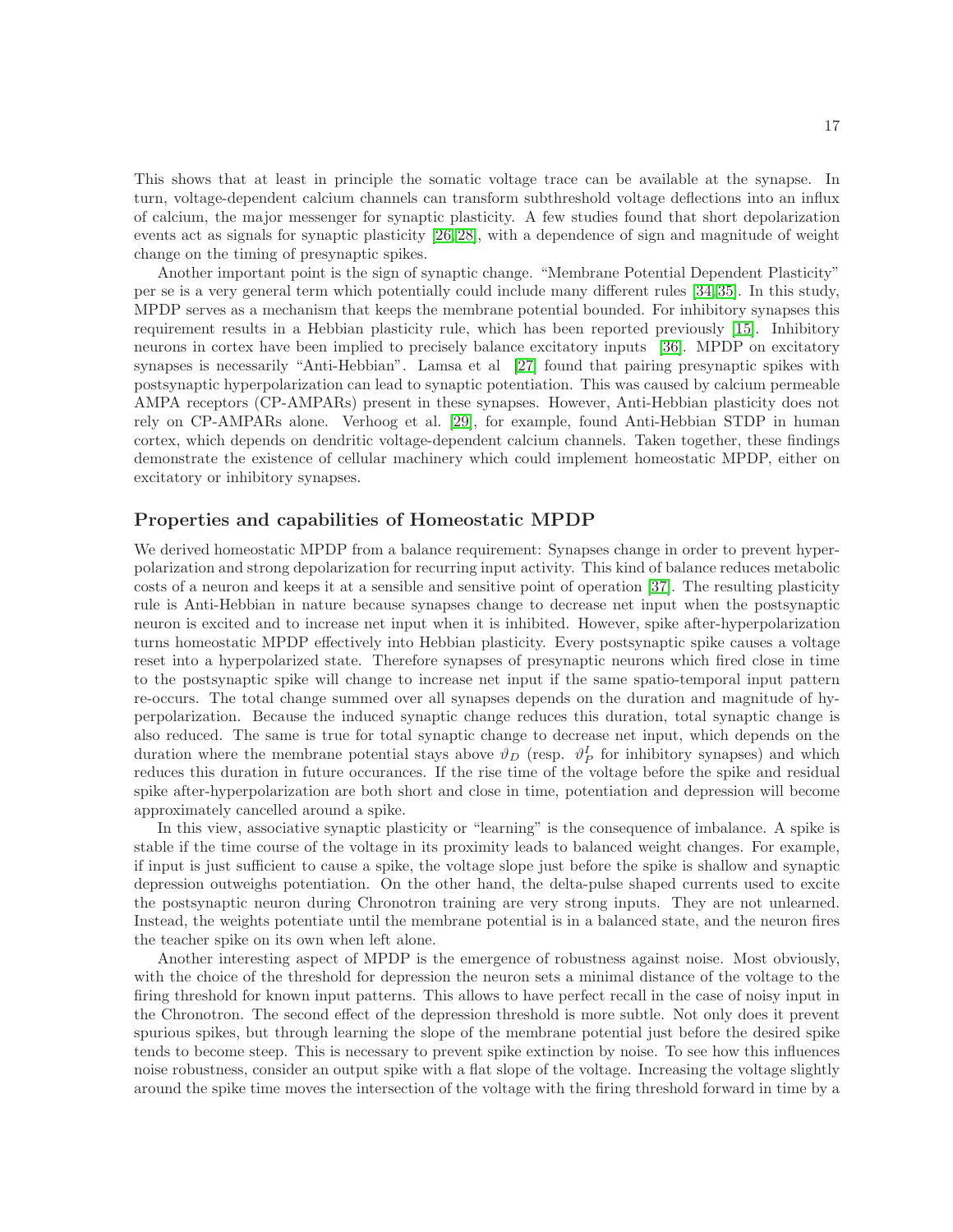proportionally large margin. Decreasing voltage moves it backwards in time or could even extinguish the spike; a flat slope implies a low peak of the "virtual" membrane potential. MPDP in contrast achieves a state which is robust against spike extinction as well as the generation of spurious spikes. On the downside, keeping the voltage away from the firing threshold as well as imposing steepness on the slope just before spikes puts additional constraints on the weights. Robustness comes at the cost of capacity.

## Relation of MPDP to other learning rules

There are many supervised learning algorithms that are used to train neuronal networks to generate desired spatio-temporal activity patterns. All of them involve a comparison of the self-generated output to the desired target activity. They can be broadly put into three different classes. E-Learning and FP-Learning [\[6,](#page-19-5) [10\]](#page-19-9) are examples of algorithms of the first class which are used to train a neuron to generate spikes at exactly defined times. They first observe the complete output and then evaluate it against the target. E-Learning performs a gradient descent on the Victor-Purpura distance [\[19\]](#page-19-17) between both spike trains. This means that the weight changes associated to one particular spike (actual or desired) can depend on distant output spikes. In FP-Learning, the training trial is interrupted if the algorithm encounters an output error. Subsequent spikes are not evaluated anymore. Thereby these algorithms are non-local in time and very artificial.

Another class of learning algorithms emerged recently with the examples PBSNLR [\[38\]](#page-21-0) and HTP [\[10\]](#page-19-9). They take an entirely different route. The postsynaptic membrane potential is treated as a static sum of PSP kernels weighted by the respective synaptic weight, similar to the  $\rm SRM_0$  model of the LIF neuron. The firing threshold is moved towards infinity to prevent output spikes and voltage resets are added at the target spike times. Then the algorithms perform a perceptron classification on discretely sampled time points of the voltage, with the aim to keep it below the actual firing threshold for all non-spike times and to make sure a threshold crossing at the desired spike times. These algorithms were devised as purely technical solutions and are highly artificial. However, MPDP bears some similarity to the described procedure: Except close to teacher inputs, at every point in time recently active synapses get depressed if the voltage is above the threshold for depression. This is comparable to a perceptron classification on a continuous set of points.

A third class of algorithms compares actual and target activity locally in time. In contrast to the algorithms mentioned above, they are usually not used to learn exact spike times, but rather continuous time dependent firing rates. The ur-example is the Widrow-Hoff rule [\[11,](#page-19-10) [18\]](#page-19-15). More recently, similar rules were developed by Xie and Seung [\[12\]](#page-19-16), Brea et al. [\[13\]](#page-19-18) and Urbanzcik and Senn [\[14\]](#page-19-11). In contrast to the Widrow-Hoff rule, the more recent rules are defined for spiking LIF neurons with a "soft" firing threshold, i.e. spike generation is stochastic and the probability of firing a spike is a monotonous function of the current voltage. In these rules, at every point in time the synaptic change is proportional to the difference of the current firing rate and a target firing rate specified by an external supervisor. When it comes to biological implementation, the central problem of Widrow-Hoff type rules is the comparison of self-generated and target activity. It is derived from the abstract goal to imprint the target activity into the network. This target needs to be communicated to the neuron and synaptic plasticity has to be sensitive to the difference of the neurons' own current acticity state (implicitely represented by its membrane potential) and the desired target activity. Usually, no plausible biological implementation for this comparison is given. The combination of homeostatic MPDP, hyperpolarization and a teacher now offers a solution to both problems. The teacher provides information about the target activity through temporally confined, strong input currents which cause a spike. Spike after-hyperpolarization (SAHP) allows to compare the actual input to the target without inducing spurious spikes detrimental to learning. The more SAHP is compensated by synaptic inputs, the closer the self-generated activity is to the target and the less synapses need to be potentiated. This is implemented naturally in MPDP, where potentiation is proportional to the magnitude and duration of hyperpolarization. On the other hand, strong subthreshold depolarization implies that self-generated spurious spikes are highly probable,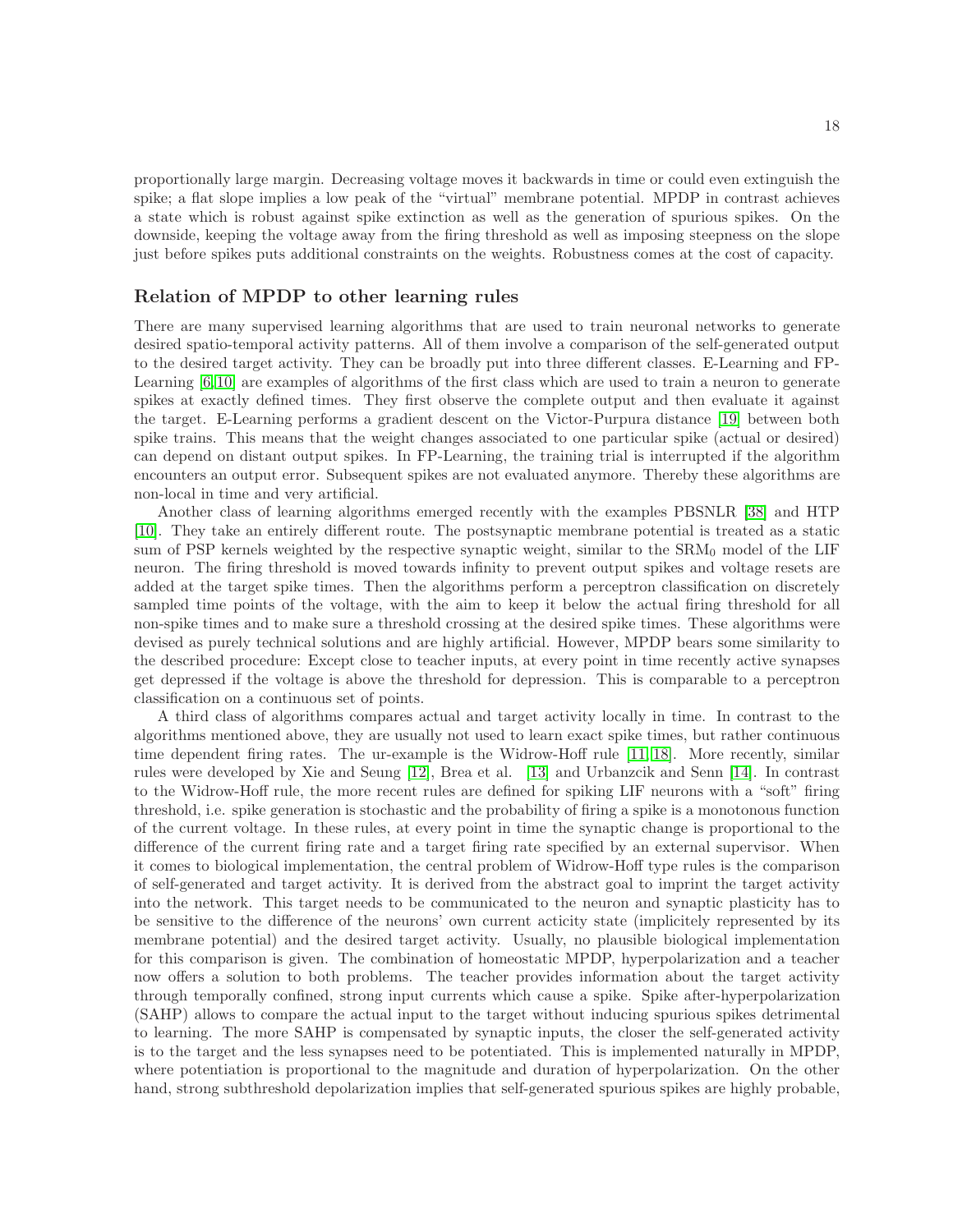and weights need to be depressed to prevent spurious spikes in future presentations.

A further solution for the problem of how information about the target is provided was given by Urbanczik and Senn [\[14\]](#page-19-11). Here, the neuron is modelled with soma and dendrite as seperate compartements instead of point neurons as used in this study. The teacher is emulated by synaptic input projecting directly onto the soma, which causes a specfic time course of the somatic membrane potential. The voltage in the dendrite is determined by a different set of synaptic inputs, but not influenced by the somatic voltage; however, the soma gets input from the dendrites. The weight change rule then acts to minimize the difference of somatic (teacher) spiking and the activity as it would be caused by the current dendritic voltage. This model represents a natural way to introduce an otherwise abstract teacher into the neuron. Nonetheless, the neuron still has to estimate a firing rate from its current dendritic voltage, for which no explicit synaptic mechanism is provided. Also, it is worth noting that the model of Urbanczik and Senn requires a one-way barrier to prevent somatic voltage invading the dendrites; in contrast, MPDP requires a strong two-way coupling between somatic and dendritic/synaptic voltage.

Another putative mechanism for a biolgical implementation of the  $\delta$ -rule was provided by D'Souza et al. [\[39\]](#page-21-1). In this model, a neuron recieves early auditory and late visual input. By the combination of spike frequency adaptation (SFA) and STDP, the visual input acts as the teacher that imprints the desired response to a given auditory input in an associative manner. However, the model is quite specific to the barn owl setting; for example, parameters have to be tuned to the delay between auditory and visual input.

Applying rules of the Widrow-Hoff type to fully deterministic neurons can lead to unsatisfactory results. ReSuMe is an example of such a rule [\[11\]](#page-19-10). Its memory capacity is low, but it increases sharply if the input is noisy during training (see Fig. [6\)](#page-23-0). A propable reason is that in a fully deterministic setting, the actual spike times do not allow a good estimation of the expected activity. This sounds paradoxial. But if we consider a deterministic neuron with noise-free inputs the membrane potential can be arbitrarily close to the firing threshold without crossing it. But even the slightest perturbation can cause spurious spikes at those times. This leads to bad convergence in Chronotron training, since the perturbations caused by weight changes for one pattern can easily destroy previously learned correct output for another pattern [\[10\]](#page-19-9). The problem of these rules is the sensing of the activity via the instantaneous firing rate. Therefore, the explicit sensitivity to subthreshold voltages of MPDP is advantageous if training examples are noise free.

We conclude that our MPDP rule with hyperpolarization and teacher input represents a biologically plausible implementation of the comparison of actual and target activity that is key to all supervised learning algorithms. Also, because MPDP is explicitely sensitive to the membrane potential and not the firing rate, it is fully applicable to deterministic neurons. Additionally, the training procedure leads to networks whose output is robust against input noise, similar to what learning algorithms of the Widrow-Hoff type achieve.

## Outlook

We derived the synaptic plasticity rule from the objective to keep the membrane potential within bounds, which is a homeostatic principle that at first sight would primarily serve the stability of network dynamics. In particular, this principle might explain the strikingly detailed balance of excitation and inhibition as observed in cortex [\[40](#page-21-2)[–42\]](#page-21-3) (compare also Fig. [2,](#page-11-0) bottom row). In fact, such homeostatic plasticity has been found e.g. for parvalbumin expressing interneurons which selectively adapt their synaptic strength in an activity dependent manner to match the excitatory inputs to target cells [\[36\]](#page-20-12). Being an anti-hebbian mechanism homeostatic plasticity might even appear to contradict associative learning. Therefore we find it particularly intriguing that -when combined with the ubiquitous spike after-hyperpolarizarion- it can paradoxically entail robust spike-based associative learning. We think this fact suggests that the balance in cortex could rather reflect a powerful learning principle at work.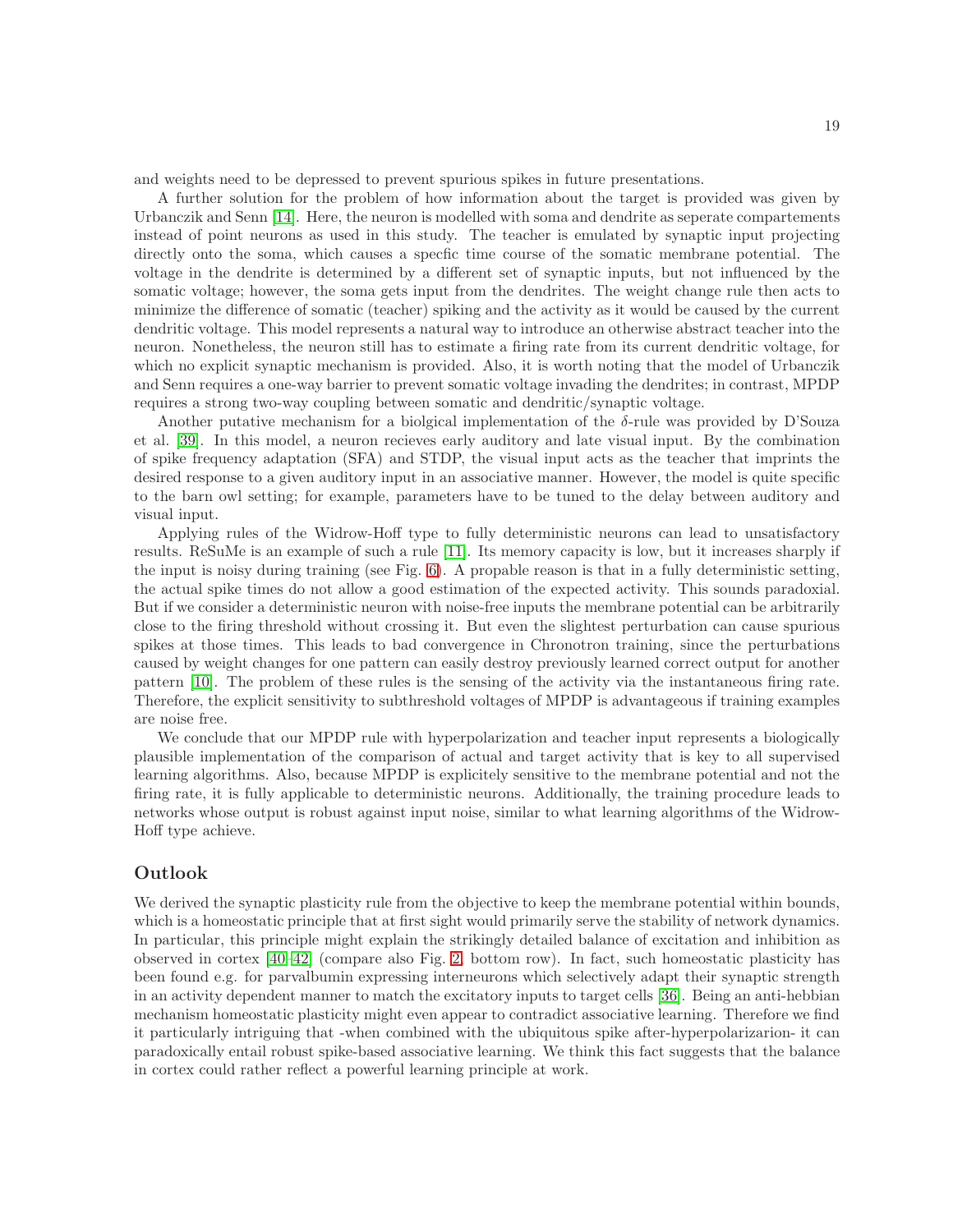## <span id="page-19-0"></span>References

- <span id="page-19-1"></span>1. Hahnloser RHR, Kozhevnikov AA, Fee MS (2002) An ultra-sparse code underlies the generation of neural sequences in a songbird. Nature 419: 65–70.
- <span id="page-19-2"></span>2. Gollisch T, Meister M (2008) Rapid neural coding in the retina with relative spike latencies. Science 319: 1108–1111.
- <span id="page-19-3"></span>3. Masquelier T (2013) Neural variablility, or lack thereof. Front Comput Neurosci 7.
- <span id="page-19-4"></span>4. Van Rullen R, Thorpe SJ (2001) Rate coding versus temporal order coding: What the retional ganglion cells tell the visual cortex. Neural Computation 13: 1255–1283.
- <span id="page-19-5"></span>5. Xu S, Jiang W, Poo Mm, Dan Y (2012) Activity recall in a visual cortical ensemble. Nat Neurosci 15: 449–455.
- <span id="page-19-6"></span>6. Florian RV (2012) The chronotron: A neuron that learns to fire temporally precise spike patterns. PLoS One 7.
- <span id="page-19-7"></span>7. Caporale N, Dan Y (2008) Spike timing-dependent plasticity: A hebbian learning rule. Annu Rev Neurosci 31: 25–46.
- 8. Legenstein R, Naeger C, Maass W (2005) What can a neuron learn with spike-timing-dependent plasticity? Neural Comput 17: 2337–2382.
- <span id="page-19-8"></span>9. Bohte SM, Kok JN, La Poutre H (2002) Error-backpropagation in temporally encoded networks of spiking neurons. Neurocomputing 48: 17–37.
- <span id="page-19-9"></span>10. Memmesheimer RM, Rubin R, Olveczky BP, Sompolinsky H (2014) Learning Precisely Timed Spikes. Neuron 82: 1–14.
- <span id="page-19-10"></span>11. Ponulak F, Kasinski A (2010) Supervised learning in spiking neural networks with ReSuMe: sequence learning, classification, and spike shifting. Neural Comput 22: 467–510.
- <span id="page-19-18"></span><span id="page-19-16"></span>12. Xie X, Seung HS (2004) Learning in neural networks by reinforcement of irregular spiking. Physical Review E 69: 041909.
- <span id="page-19-11"></span>13. Brea J, Senn W, Pfister JP (2013) Matching recall and storage in sequence learning with spiking neural networks. J Neurosci 33: 9565–9575.
- <span id="page-19-12"></span>14. Urbanczik R, Senn W (2014) Learning by the dendritic prediction of somatic spiking. Neuron 81: 521–528.
- 15. Haas JS, Nowotny T, Abarbanel HDI (2006) Spike-timing-dependent plasticity of inhibitory synapses in the entorhinal cortex. J Neurophysiol 96: 3305–3313.
- <span id="page-19-13"></span>16. Gerstner W, Kistler WM (2002) Spiking Neuron Models: Single Neurons, Populations, Plasticity. Cambridge university press, 494 pp. doi:10.2277/0511075065.
- <span id="page-19-15"></span><span id="page-19-14"></span>17. Gütig R, Sompolinsky H (2006) The tempotron: a neuron that learns spike timing-based decisions. Nature neuroscience 9: 420–428.
- 18. Hertz J, Krogh A, Palmer RG (1991) Introduction to the Theory of Neural Computation, volume 1. Santa Fe Institute Series (Addison-Wesley Longman, Boston), 327 pp.
- <span id="page-19-17"></span>19. Victor J, Purpura KP (1996) Nature and precision of temporal coding in visual cortex: A metricspace analysis. J Neurophysiol 76: 1310–1326.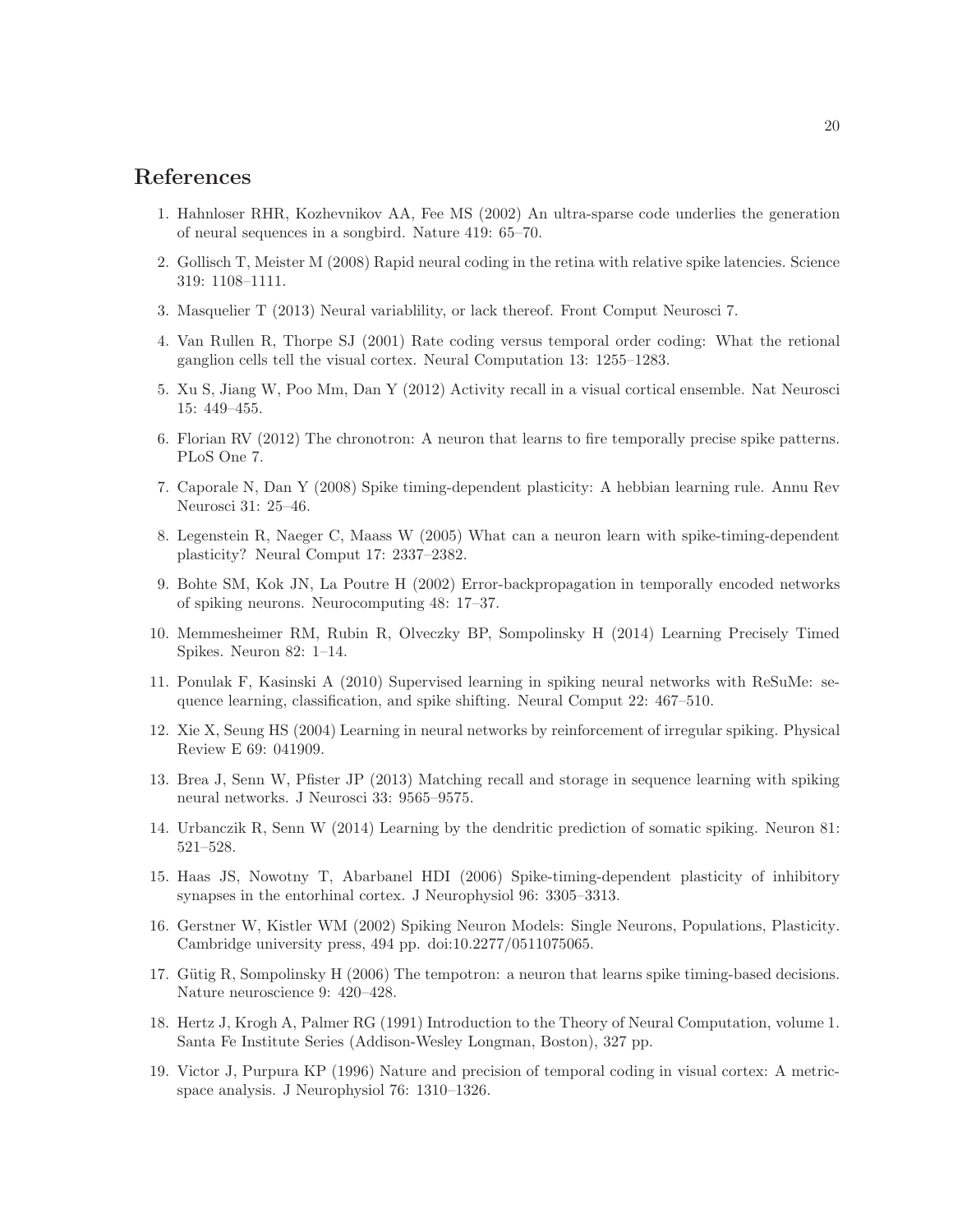- <span id="page-20-0"></span>20. D'Haene M, Schrauwen B, Van Campenhout J, Stroobandt D (2009) Accelerating event-driven simulation of spiking neurons with multiple synaptic time constants. Neural Comput 21: 1068– 1099.
- <span id="page-20-1"></span>21. Markram H, Lübke J, Frotscher M, Sakmann B (1997) Regulation of Synaptic Efficacy by Coincidence of Postsynaptic APs and EPSPs. Science 275: 213–215.
- 22. Feldman DE (2000) Timing-based ltp and ltd at vertical inputs to layer ii/iii pyramidal cells in rat barrel cortex. Neuron 27: 45–56.
- 23. Sjöström PJ, Turrigiano GG, Nelson SB (2001) Rate, timing, and cooperativity jointly determine cortical synaptic plasticity. Neuron 32: 1149–1164.
- <span id="page-20-2"></span>24. Froemke RC, Dan Y (2002) Spike-timing-dependent synaptic modification induced by natural spike trains. Nature 416: 433–438.
- 25. Wang HX, Gerkin RC, Nauen DW, Bi GQ (2005) Coactivation and timing-dependent integration of synaptic potentiation and depression. Nat Neurosci 8: 187–193.
- <span id="page-20-3"></span>26. Sjöström PJ, Turrigiano GG, Nelson SB (2004) Endocannabinoid-Dependent Neocortical Layer-5 LTD in the Absence of Postsynaptic Spiking. J Neurophysiol 92: 3338–3343.
- <span id="page-20-13"></span>27. Lamsa KP, Heeroma JH, Somogyi P, Rusakov DA, Kullmann DM (2007) Anti-Hebbian long-term potentiation in the hippocampal feedback inhibitory circuit. Science 315: 1262–1266.
- <span id="page-20-9"></span>28. Fino E, Deniau JM, Venance L (2009) Brief subthreshold events can act as Hebbian signals for long-term plasticity. PLoS One 4.
- <span id="page-20-4"></span>29. Verhoog MB, Goriounova NA, Obermayer J, Stroeder J, Hjorth JJJ, et al. (2013) Mechanisms underlying the rules for associative plasticity at adult human neocortical synapses. J Neurosci 33: 17197–17208.
- <span id="page-20-5"></span>30. Artola A, Bröcher S, Singer W (1990) Different voltage-dependent thresholds for inducing long-term depression and long-term potentiation in slices of rat visual cortex. Nature 347: 69–72.
- <span id="page-20-6"></span>31. Holthoff K, Zecevic D, Konnerth A (2010) Rapid time course of action potentials in spines and remote dendrites of mouse visual cortex neurons. J Physiol 588: 1085–1096.
- <span id="page-20-7"></span>32. Palmer LM, Stuart GJ (2009) Membrane potential changes in dendritic spines during action potentials and synaptic input. J Neurosci 29: 6897–6903.
- <span id="page-20-8"></span>33. Popovic MA, Gao X, Carnevale NT, Zecevic D (2014) Cortical dendritic spine heads are not electrically isolated by the spine neck from membrane potential signals in parent dendrites. Cereb Cortex 24: 385–395.
- <span id="page-20-10"></span>34. Clopath C, Büsing L, Vasilaki E, Gerstner W (2010) Connectivity reflects coding: a model of voltage-based stdp with homeostasis. Nat Neurosci 13: 344–352.
- <span id="page-20-11"></span>35. Shouval HZ, Bear MF, Cooper LN (2002) A unified model of NMDA receptor-dependent bidirectional synaptic plasticity. Proc Natl Acad Sci U S A 99: 10831–10836.
- <span id="page-20-14"></span><span id="page-20-12"></span>36. Xue M, Atallah BV, Scanziani M (2014) Equalizing excitation–inhibition ratios across visual cortical neurons. Nature 511: 596–600.
- 37. Attwell D, Laughlin SB (2001) An energy budget for signaling in the grey matter of the brain. J Cereb Blood Flow Metab 21: 1133–1145.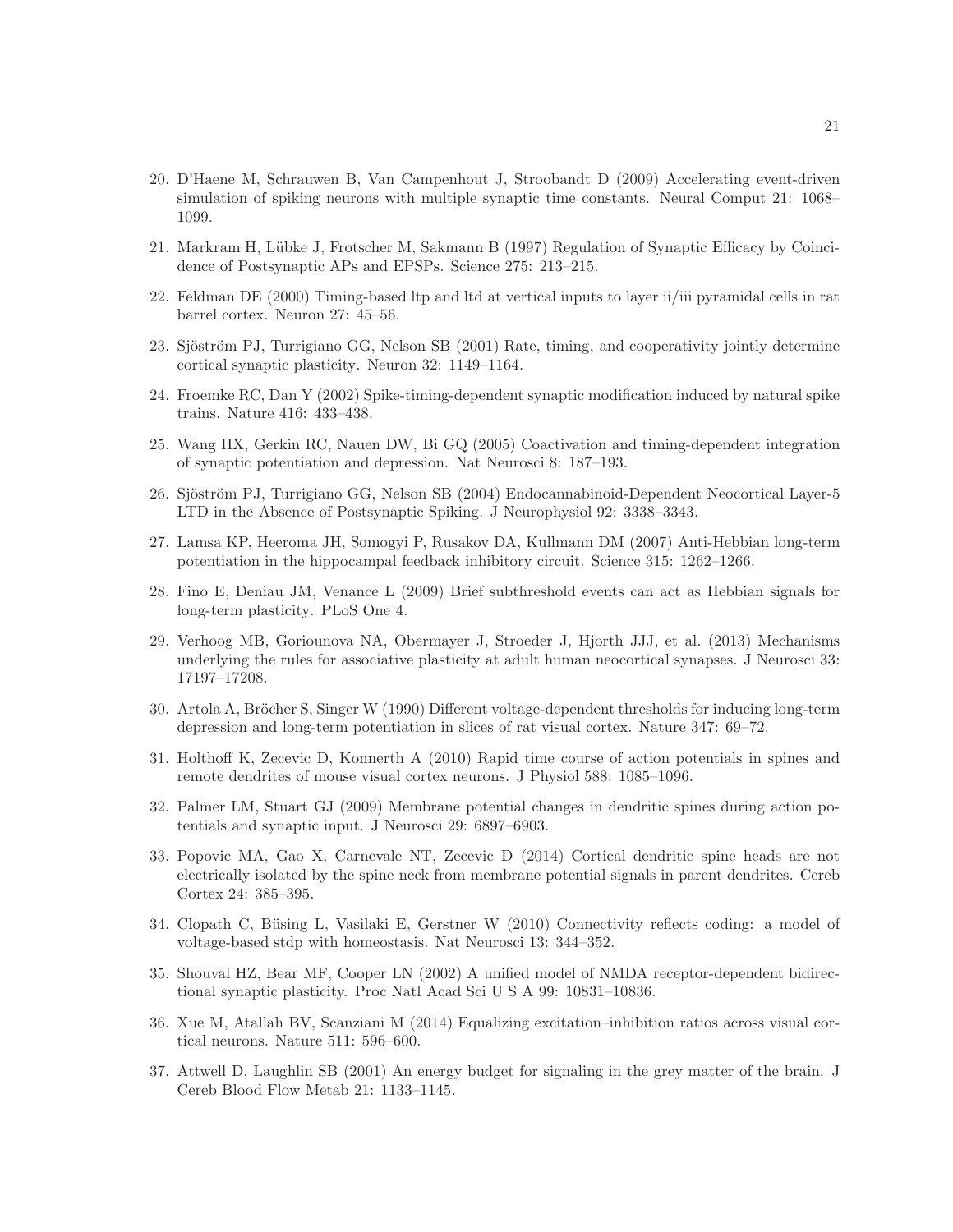- <span id="page-21-1"></span><span id="page-21-0"></span>38. Xu Y, Zeng X, Zhong S (2013) A new supervised learning algorithm for spiking neurons. Neural Comput 25: 1472–1511.
- <span id="page-21-2"></span>39. D'Souza P, Liu SC, Hahnloser RHR (2010) Perceptron learning rule derived from spike-frequency adaptation and spike-time-dependent plasticity. Proc Natl Acad Sci U S A 107: 4722–4727.
- 40. Wehr M, Zador AM (2003) Balanced inhibition underlies tuning and sharpens spike timing in auditory cortex. Nature 426: 442–446.
- <span id="page-21-3"></span>41. Haider B, Duque A, Hasenstaub AR, McCormick DA (2006) Neocortical network activity In Vivo is generated through a dynamic balance of excitation and inhibition. J Neurosci 26: 4535–4545.
- 42. Okun M, Lampl I (2008) Instantaneous correlation of excitation and inhibition during ongoing and sensory-evoked activities. Nat Neurosci 11: 535–537.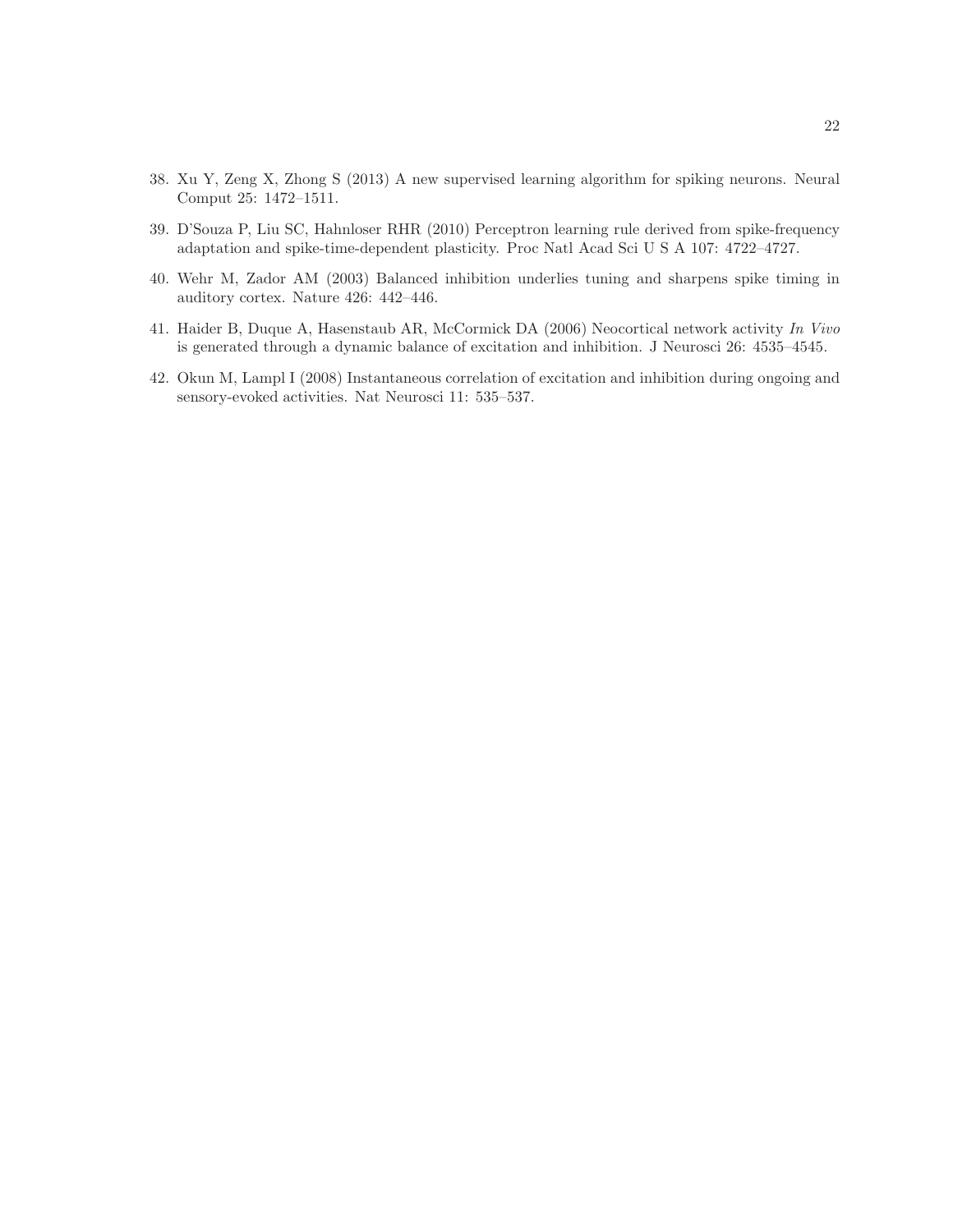<span id="page-22-0"></span>

Figure 5. Capacity of networks under input noise. A: Recall as a function of the load for different levels of noise during recall. Noise is imposed as an additional stochstastic external current. Networks were trained with MPDP. Up to a noise level  $\sigma input = 1mV$  during recall, there is almost no degradation of capacity. B: Same as A, but with stochastic input noise of width  $0.5mV$  during network training. The capacity is slightly reduced, but resistance against noise is slightly better. C and D: Same as A and B, but the network was trained with FP-Learning. The capacity is doubled. However, the network trained without noise shows an immediate degradation of recall with noise. If the network is trained with noisy examples (D,  $\sigma_{input} = 0.5mV$ ), also recall with noise of the same magnitude is perfect. E: Comparison of capacity of networks trained with MPDP and FP-Learning depending on input noise during training and recall. Solid lines: MPDP, dashed lines: FP-Learning. Lines that are cut off indicate that the network failed to reach 90 % recall for higher noise. x-axis is noise level during recall. Different colors indicate noise level during training. Curiously, although FP-Learning suffers more from higher noise during recall than during training, the capacity drops less than with MPDP. **F:** Comparison of weight statistics of MPDP (left) and FP-Learning (right) after learning. Solid lines are mean, dashed lines are standard deviation. With MPDP, the weigths stay within a bounded regime, the mean is independent of noise or load during training; the cyan line for  $\alpha = 0.1$  occludes the others. FP-Learning rescales the weights during training with noise: The mean becomes negative, and the standard deviation grows linearly with noise level. This effectively scales down the noise by stochastic input.